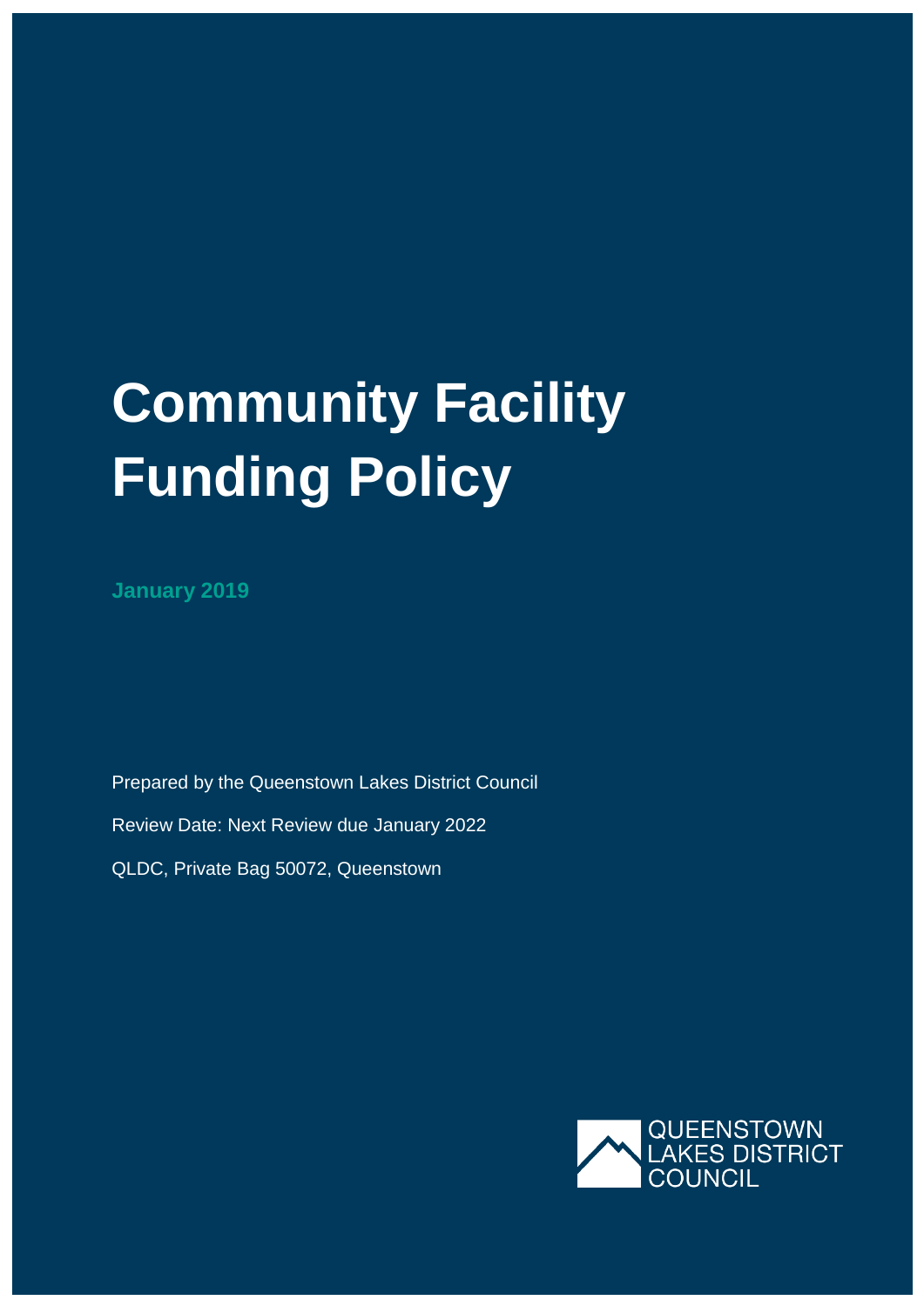### **Our approach to funding community facilities**

The Council provides a wide range of community facilities including parks, halls, pools, venues and sports fields. It also provides leases and licences to enable clubs to develop their own facilities for their members. The community's use of these facilities is vital for the health and well-being of our community.

Council is able to fund the cost of providing and maintaining these facilities via user charges and rate payer funding. This funding policy seeks to strike the right balance of rates funding and direct user charges for the various facilities provided by the Council.

In striking this balance the Council wants to ensure that:

- Community, sporting and cultural groups prosper and deliver services and facilities to their members and the wider community
- Groups share facilities to maximise their efficient use and reduce the cost to the community
- Using community facilities is affordable (particularly for youth) and is not a barrier to participation.
- When public facilities are used for private commercial gain, the community should receive a fair return for the use of the communities' facilities.

This policy includes both long term leases and licences of land and short term facility hire.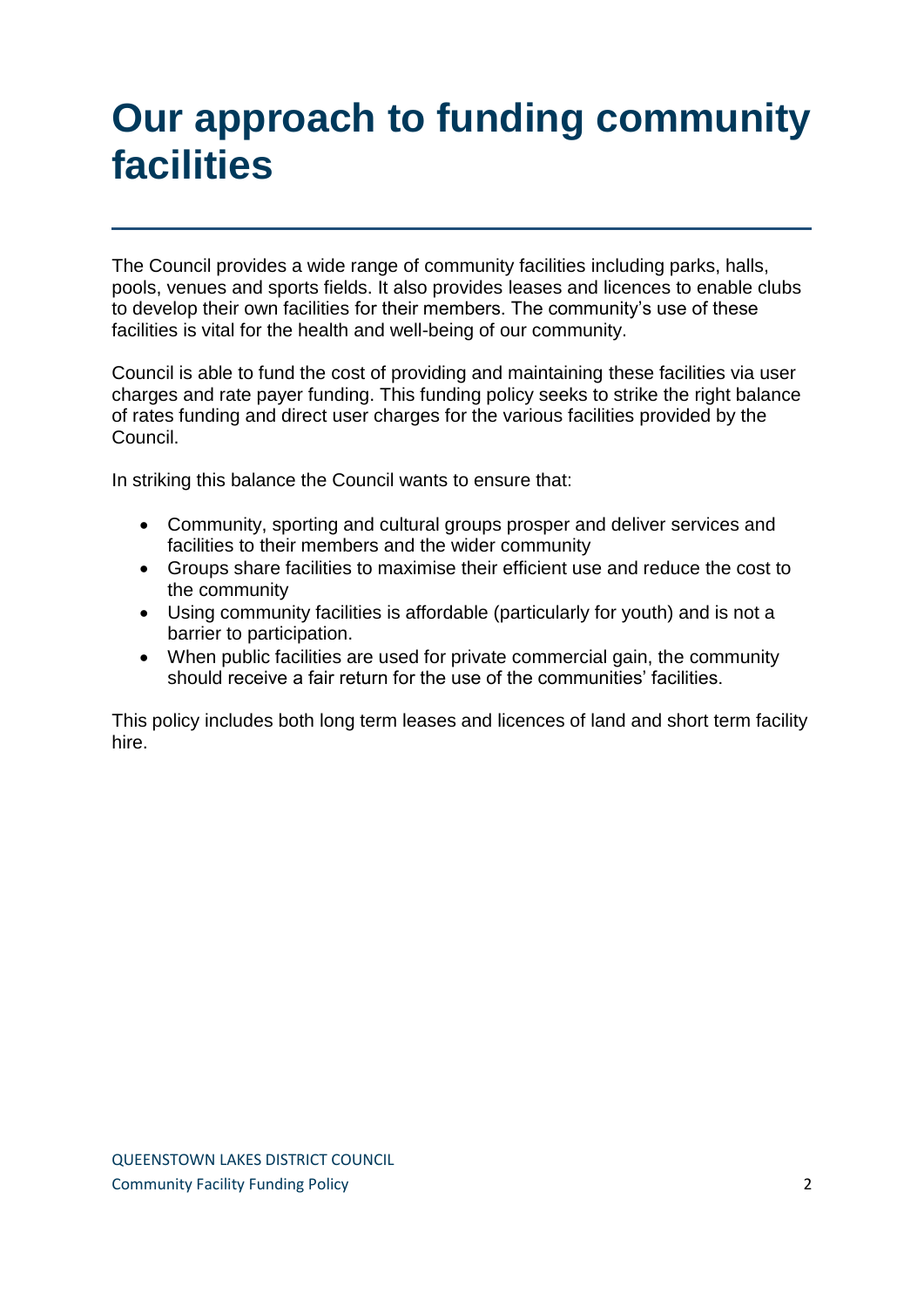# **How fees and charges are set**

This policy has been adopted by the Council in accordance with Section 102 (4)a of the Local Government Act 2002 and provides specific detail concerning fees and charges for reserves and community facilities under Council's general Revenue and Financing Policy. In setting this policy the Council is required to act in a manner that promotes the current and future interests of the community including:

- the community outcomes to which the activity primarily contributes
- the distribution of benefits between the community as a whole, any identifiable part of the community, and individuals
- the period in or over which those benefits are expected to occur
- the extent to which the actions or inaction of particular individuals or a group contribute to the need to undertake the activity
- the costs and benefits, including consequences for transparency and accountability, of funding the activity distinctly from other activities; and the overall impact of any allocation of liability for revenue needs on the current and future social, economic, environmental, and cultural well-being of the community

Having adopted this Policy, the Council requires:

 APL (as Council's property management contractor) to administer leases and licences and:

Fees and charges will be reviewed by Council via the Annual Plan in accordance with this policy. Steps should also be taken to introduce greater consistency, including review dates in new leases.

This policy should be reviewed every three years.

The following sections regarding rates, leases and licences have not been updated:

- Rates
- Principles
- Costs
- Benefits
- How the policy works
- Rental policy for leases and licences.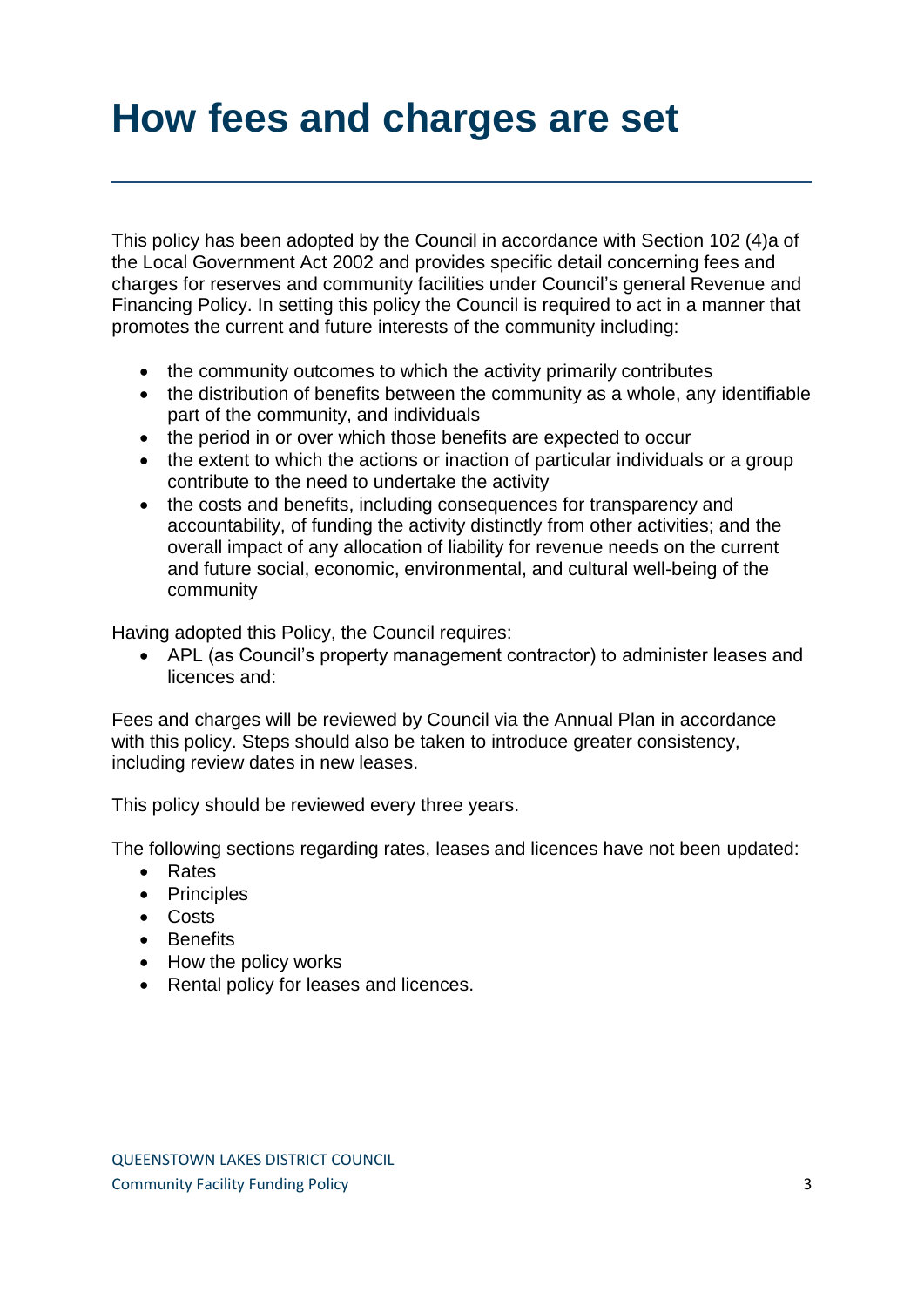### **Rates**

The Council imposes rates in accordance with the Local Government (Rating) Act 2002. The Act describes the categories of land and activities which are rateable and those which are partially or non-rateable. The information below is summarised from the Act as it is interpreted to relate to likely scenarios under this policy.

### **Non Rateable Land**

In summary the following is non-rateable:

- A Reserve held under the Reserves Act 1977 or crown managed foreshore
- Land used by the Council for a public garden or reserve for sports, public halls and swimming pools
- An early childhood centre under section 308 (1) of the Education Act 1989, excluding any early childhood centres that operate for profit.

Where non-rateable land is used by a tenant primarily or exclusively for private or commercial purposes under a lease or licence, that area of the land is rateable land. Licensed food and beverage vending associated with a club is considered commercial activity in respect to rates and clubs will be rated for the licensed portion of the tenancy.

#### **Land 50% non-rateable**

In summary the following land is 50% non-rateable:

- Land used by a society incorporated under the Agricultural and Pastoral Societies Act 1908 as a showground or place of meeting
- Land used by a society for games or sports
- Land used by a society for the purpose of any branch of the arts.

Where non- reserve land is used for the private pecuniary profit of members or where non reserve land is used for which a club licence under the Sale of Liquor Act 1989 is held, that area of land is rateable land.

#### **Effect for Tenants**

Generally, most clubs occupying land for a charitable purpose will be occupying nonrateable land and therefore will not be charged general rates. The exception to this is where clubs use part of the premises for commercial activities or hold a liquor licence for the premise. In these cases rates will be payable on that portion of the leased area. Tenants will also pay the relevant targeted rates for water, sewage and waste collection where these services are provided.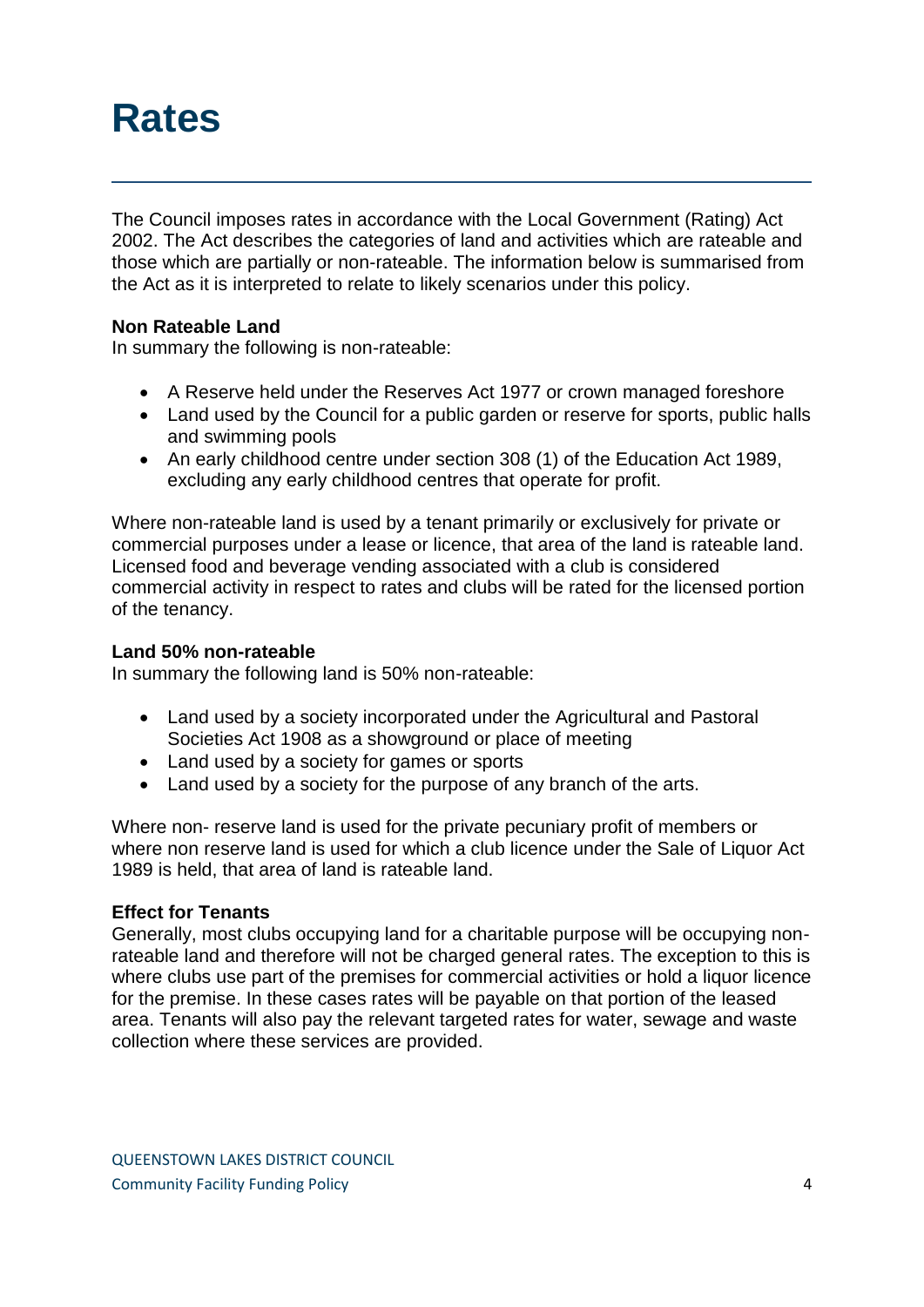# **Principles**

In considering the Council's approach to fees and rentals the Council has adopted the following principles:

- Council supports community groups who provide public good services, facilities and recreation opportunities by funding via the general rating base.
- Council encourages the sharing and optimisation of facilities by subsidising fees and charges.
- Council ensures that the community receives a fair return when the community's assets are used for private gain.
- Where coaching and tuition for profit occurs, Council will permit this where there is a contractual relationship with the host club that is beneficial to the not-for-profit objectives of the club.
- The level of subsidisation will be proportional to the degree of public good, cost of provision, level of commercial activity and private benefit.
- Capacity and peak demand may be managed via price mechanisms when required to ensure efficient use of facilities and to minimise the cost to ratepayers.
- Costs incurred through misuse or neglect should be borne by the persons or group who caused the damage.
- Individuals and groups should not profit from the on-sale or sub-letting of rights provided by the Council
- Fees and charges should be applied consistently. There will occasionally be circumstances however when administrators will need to have a degree of discretion to manage unusual situations.
- A current schedule of fees and charges will be made widely available including online.

Agreements should manage risk to Council, the parties, other users and the general public and ensure the proper and appropriate use of public facilities in accordance with relevant Bylaws and legislation including Health & Safety at Work Act (HSWA) 2015, Reserves Act and Resource Management Act. These should be simple plain language agreements.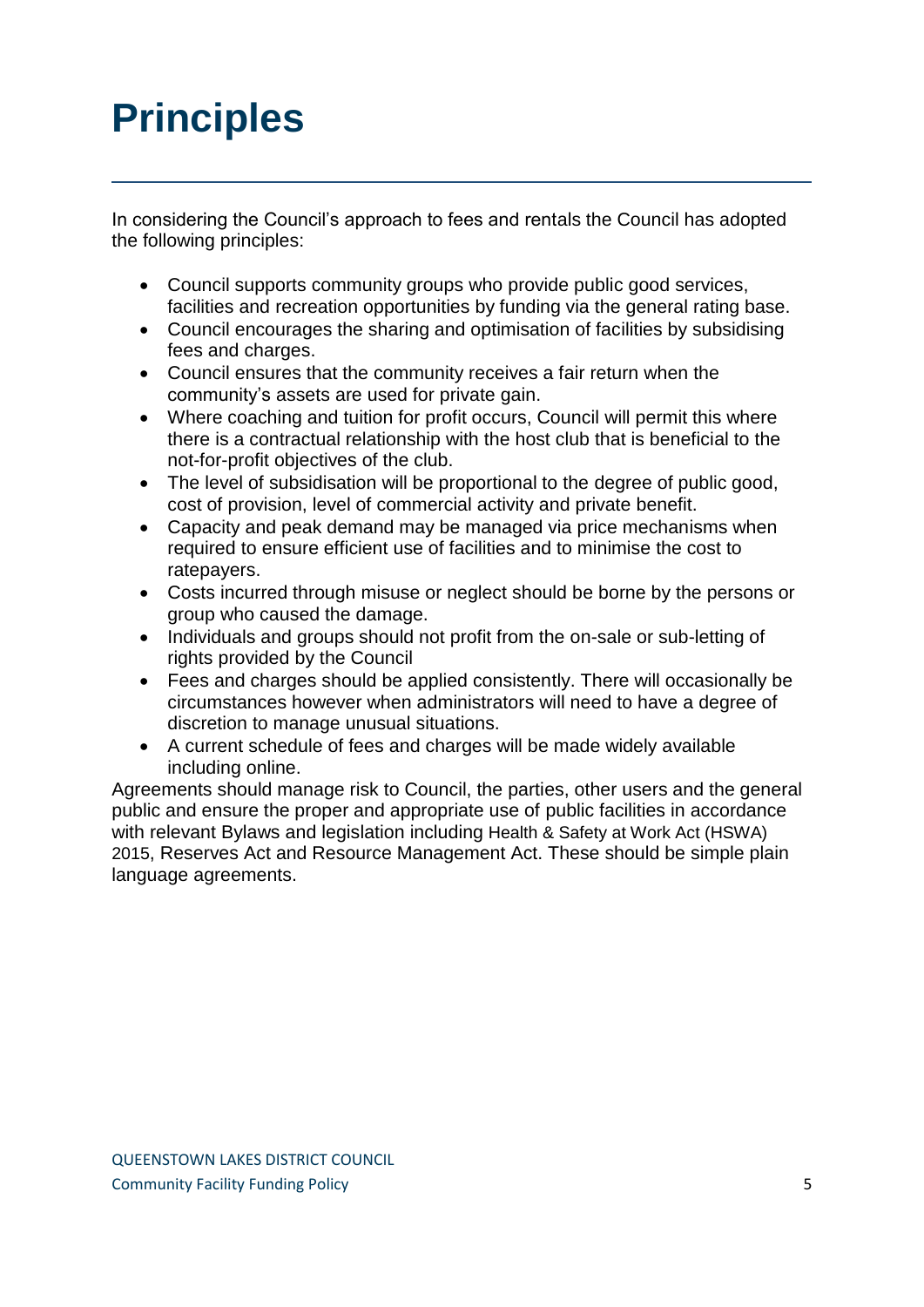### **Costs**

Occupation of land and facilities imposes a cost on the community. These costs may be direct costs or indirect costs.

#### *Rates*

Properties are rated to provide a contribution to services provided to the community including water, sewage, refuse and other community services. Many activities place additional demand on these services and the community incurs additional costs.

#### *Repairs and maintenance*

Facilities such as sports grounds, halls, car parks etc all require repairs and maintenance to keep them in an acceptable condition that is safe and fit for purpose.

#### *Insurance*

Buildings require insurance in case of loss or damage.

#### *Operating Costs*

Some facilities incur direct operating costs proportional to use such as energy, cleaning and compliance costs like maintaining a building warrant of fitness.

#### *Administration*

All facilities require administration including answering enquiries, preparing agreements, collecting revenue and taking reservations, opening facilities, inspections, complaints and general property management.

#### *Damage*

Properties sometimes sustain damage due to misuse or accident. These incidents incur additional repair and or cleaning expenses.

#### *Depreciation*

The Council has made significant capital improvements to the facilities and needs to budget for the eventual replacement of these facilities when they reach the end of their life.

#### *Opportunity Cost*

Some properties occupied by one use could be occupied by other public uses or commercial paying tenants (where this is consistent with the purpose of the land). As such this represents an opportunity cost in that the occupation by the existing use prevents the opportunity for an alternative use.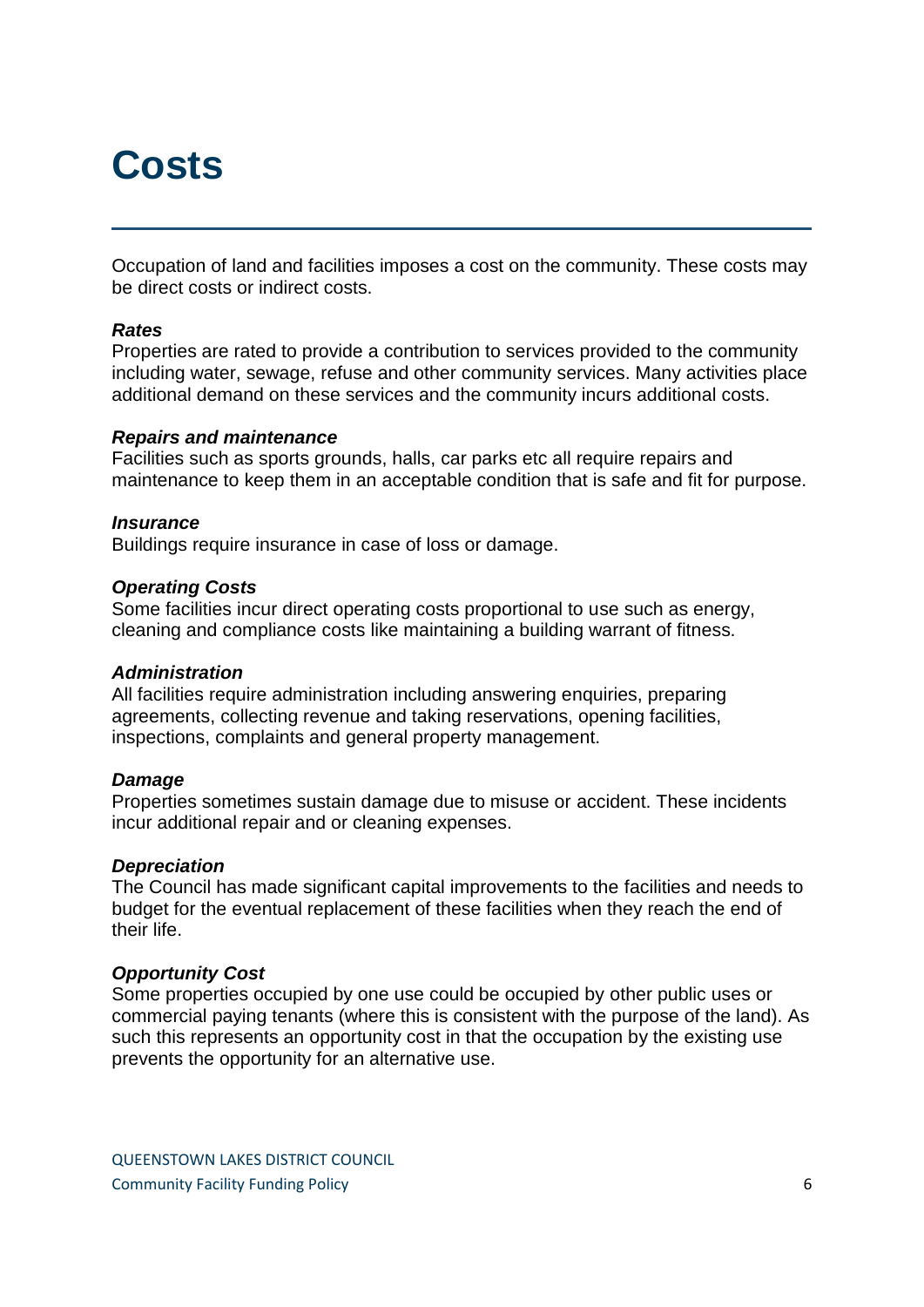### **Benefits**

Occupation of land and buildings by sporting and cultural groups provides a number of community benefits.

#### *Healthy Community*

Clubs provide an important function in the provision of recreation and social opportunities within the community.

#### *Facility Development*

Clubs can through the voluntary efforts of their members raise significant capital for facility development and maintenance.

#### *Amenity Provision*

Where clubs occupy land they can often manage and maintain land for the benefit of the wider community via the provision of improved amenity.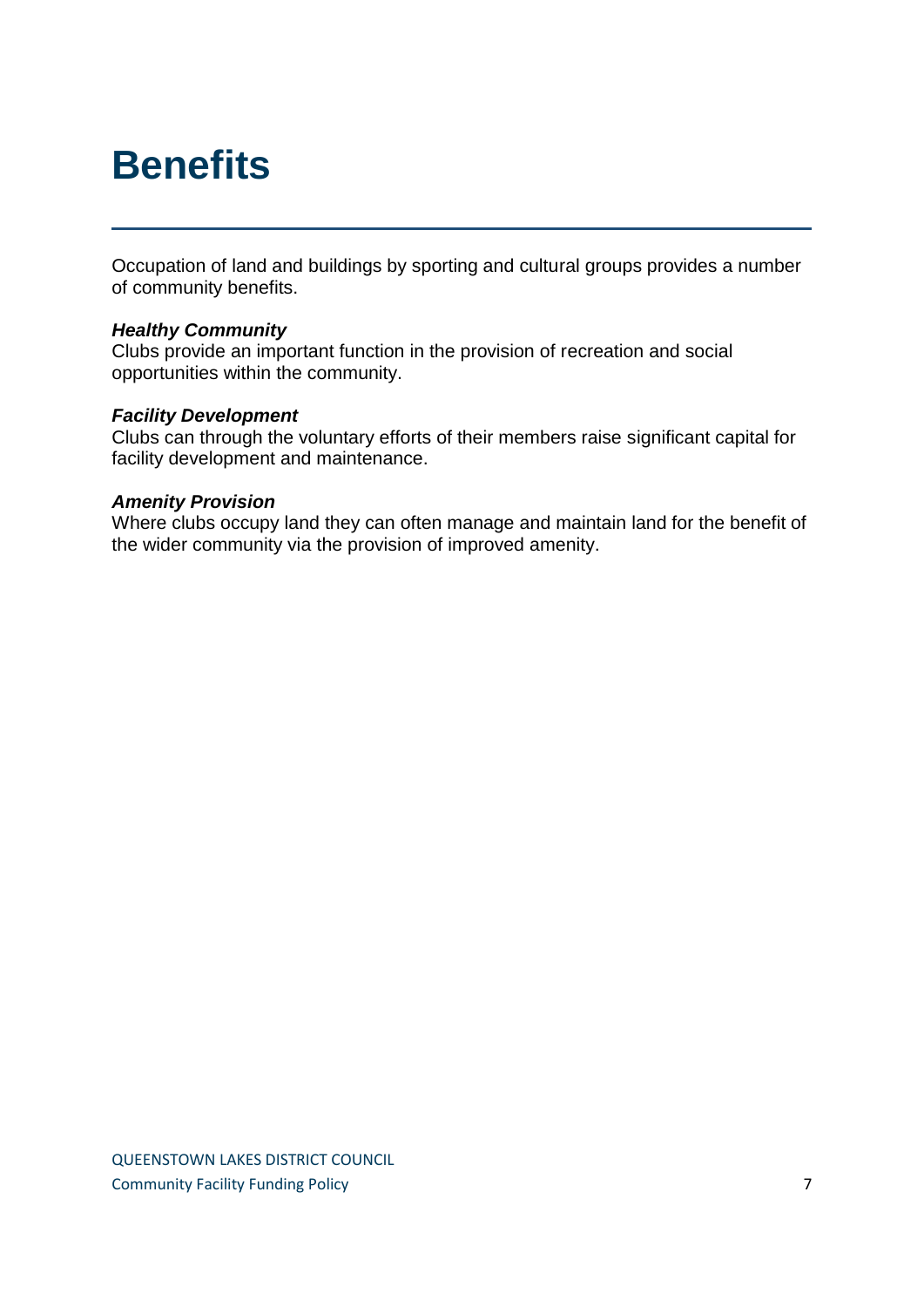## **How the policy works**

There are two types of occupation of public space addressed in this policy. The first is long term occupations requiring a lease or licence and the second is short term hire of facilities and/or services.

Leases and Licenses are provided to formalise the long term occupation of land managed by the Council. These provide the lessee or licensee with security and certainty over the use and development of the assets created on the Council's land. As many leases have long terms, this policy will only come into effect if the lease has reached expiry or the Council is able to review the rental in accordance with this policy. A club may also wish to voluntarily move to the terms and conditions offered under this policy if they are more favourable to the club when the lease rental comes up for review.

#### **Licences for special situations**

In some instances, such as golf clubs in the small communities, a licence to occupy may be more appropriate than a lease. This reflects the fact that in small communities like

Kingston and Glenorchy club facilities are developing, membership numbers are small and the land occupied is used by the wider community for a variety of purposes. Rentals will not be charged in these instances at the discretion of the Council.

#### **Leases**

This policy seeks to provide a fair and equitable basis for establishing a rental. Rentals have in the past been set in a variety of ways including valuation of market rentals. This practice is both costly to administer, often is of little relevance and is open to interpretation. As such it is recommended that rentals be charged on land area combined with a discounting and levy approach. The following table provides the rationale for the rentals.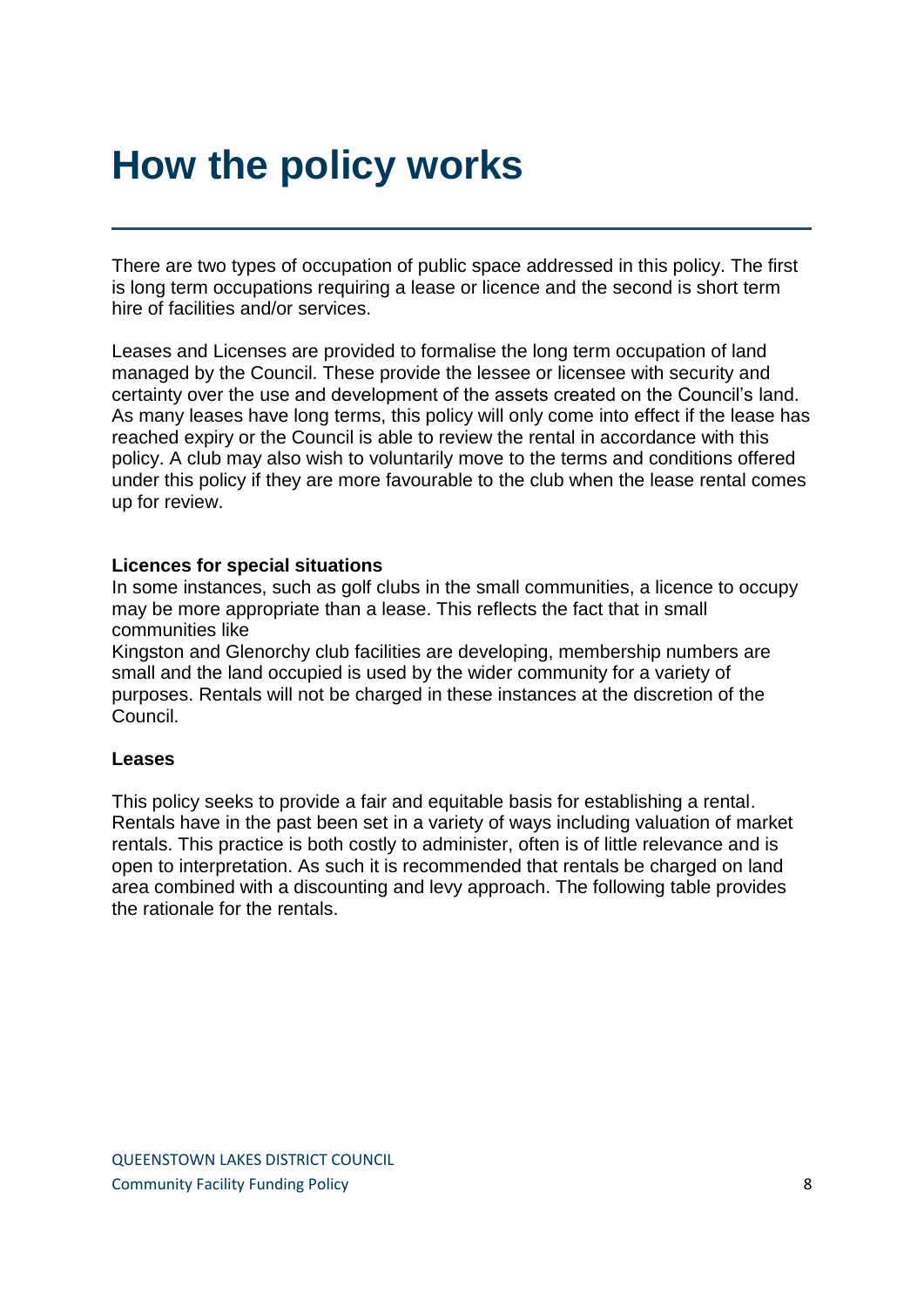| <b>User Description</b>                                                                  | <b>Definition</b>                                                                                                                                                                                                        | Rationale                                                                                                                                                                                                                                                                                                                                                                                                                                                       |
|------------------------------------------------------------------------------------------|--------------------------------------------------------------------------------------------------------------------------------------------------------------------------------------------------------------------------|-----------------------------------------------------------------------------------------------------------------------------------------------------------------------------------------------------------------------------------------------------------------------------------------------------------------------------------------------------------------------------------------------------------------------------------------------------------------|
| Service group<br>in Council building                                                     | A voluntary charitable<br>organisation providing<br>community services in support<br>of Council's Community<br>Outcomes.                                                                                                 | No rental is charged as the use<br>provides an open community<br>service. (e.g Citizens Advice<br>Bureau)                                                                                                                                                                                                                                                                                                                                                       |
| Service group<br>in own building on Council<br>land                                      | A voluntary charitable<br>organisation providing<br>community services in support<br>of Council's Community<br>Outcomes.                                                                                                 | No rental is charged as the use<br>provides an open community<br>service.                                                                                                                                                                                                                                                                                                                                                                                       |
| <b>Sporting, Arts or Culture</b><br>groups occupying Council<br>building                 | A voluntary charitable<br>organisation providing<br>sporting, arts or culture<br>opportunities in support of<br><b>Council's Community</b><br>Outcomes.                                                                  | A nominal rental is charged to<br>recover 50% of the average<br>cost of building maintenance.<br>(e.g Queenstown Arts Society)                                                                                                                                                                                                                                                                                                                                  |
| <b>Sporting, Arts or Culture</b><br>groups occupying Council<br>land                     | A voluntary charitable<br>organisation providing<br>sporting, arts or culture<br>opportunities in support of<br><b>Council's Community</b><br>Outcomes occupying land with<br>or without buildings for<br>members        | A nominal rental is charged<br>only where the area of land<br>leased exceeds 1 ha. For areas<br>beyond 1 ha. a nominal rental<br>will be charged for the<br>additional area on a square<br>meter basis. This rental for<br>large land users reflects the<br>largely exclusive use of the<br>land, the ability for such users<br>to have recourse to revenue<br>particularly from non-members<br>and the opportunity cost of the<br>occupation to the community. |
| <b>Sporting, Arts or Culture</b><br>groups occupying Council<br>land - non-exclusive use | A voluntary charitable<br>organisation providing<br>sporting, arts or culture<br>opportunities in support of<br><b>Council's Community</b><br>Outcomes occupying land for<br>open free and unencumbered<br>use by public | No rental is charged as the<br>facility is open to the public at<br>no cost<br>(e.g. Queenstown Mountain<br>Bike Club)                                                                                                                                                                                                                                                                                                                                          |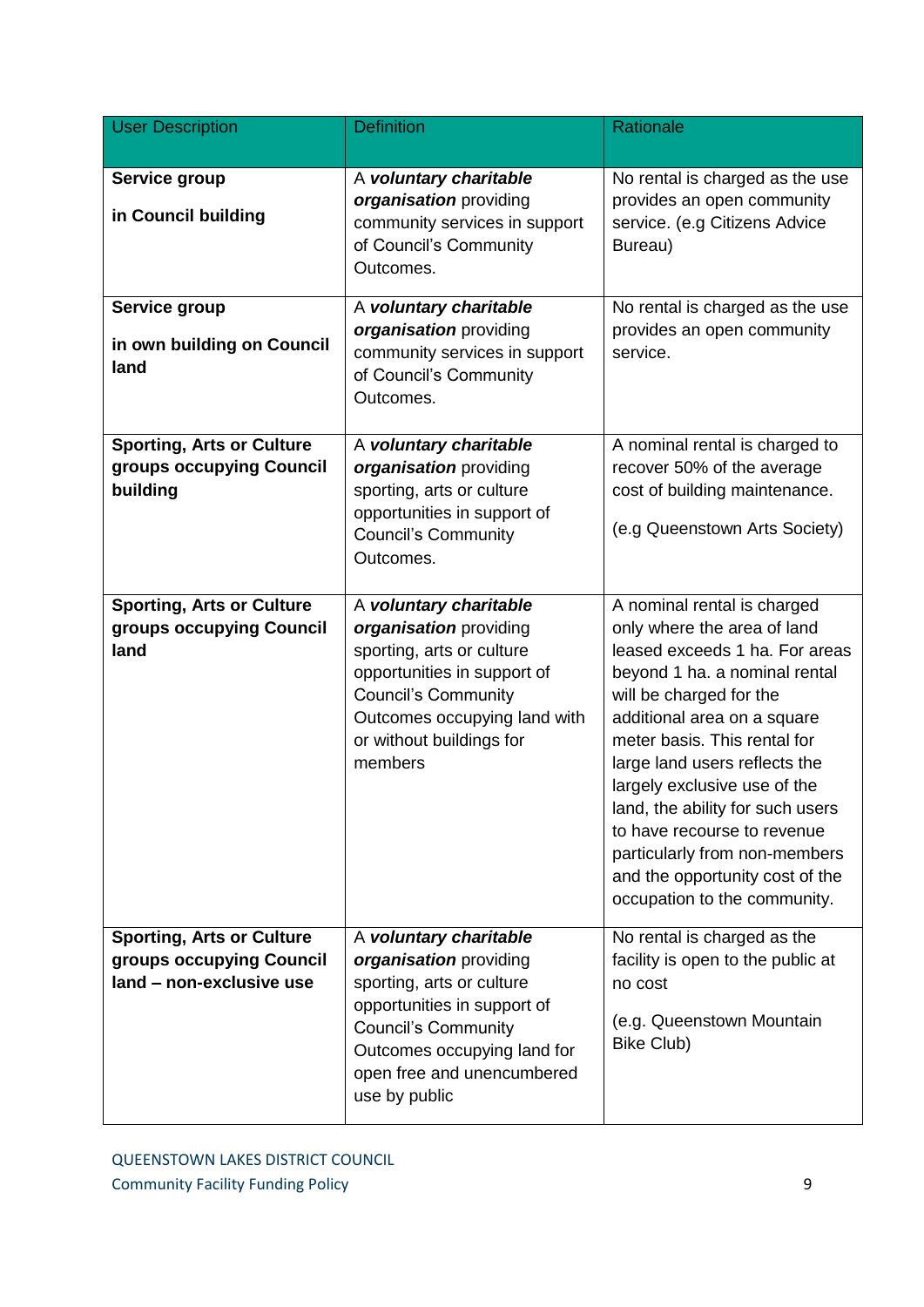| <b>User Description</b>                                           | <b>Definition</b>                                                                                                                                     | Rationale                                                                                                                                                                                                                                                                                                                                                                                                                                                                                    |
|-------------------------------------------------------------------|-------------------------------------------------------------------------------------------------------------------------------------------------------|----------------------------------------------------------------------------------------------------------------------------------------------------------------------------------------------------------------------------------------------------------------------------------------------------------------------------------------------------------------------------------------------------------------------------------------------------------------------------------------------|
| <b>Education</b>                                                  | An early childhood centre under<br>section 308 (1) of the Education<br>Act 1989, excluding any early<br>childhood centres that operate<br>for profit. | A nominal rental is charged to<br>reflect the opportunity cost of<br>the land                                                                                                                                                                                                                                                                                                                                                                                                                |
| Above with retail sales,<br>catering, bar or gaming<br>facilities | Retail sales, food and beverage<br>retailing exceeding gross<br>turnover of \$300,000 excluding<br>GST per annum                                      | Food and beverage sales in<br>support of not- for profit club<br>fundraising efforts are an<br>important part of club revenue<br>and social activity. Where such<br>activity reaches a commercial<br>like scale the club should<br>provide some return to the<br>community just as a<br>commercial operator would be<br>required to. A threshold of<br>\$300,000 trading turnover has<br>been established as a point<br>where activity would be<br>considered to be commercial in<br>nature. |

Leases and licences are managed on behalf of Council by APL in accordance with Council's Revenue and Financing Policy and the applicable legislation.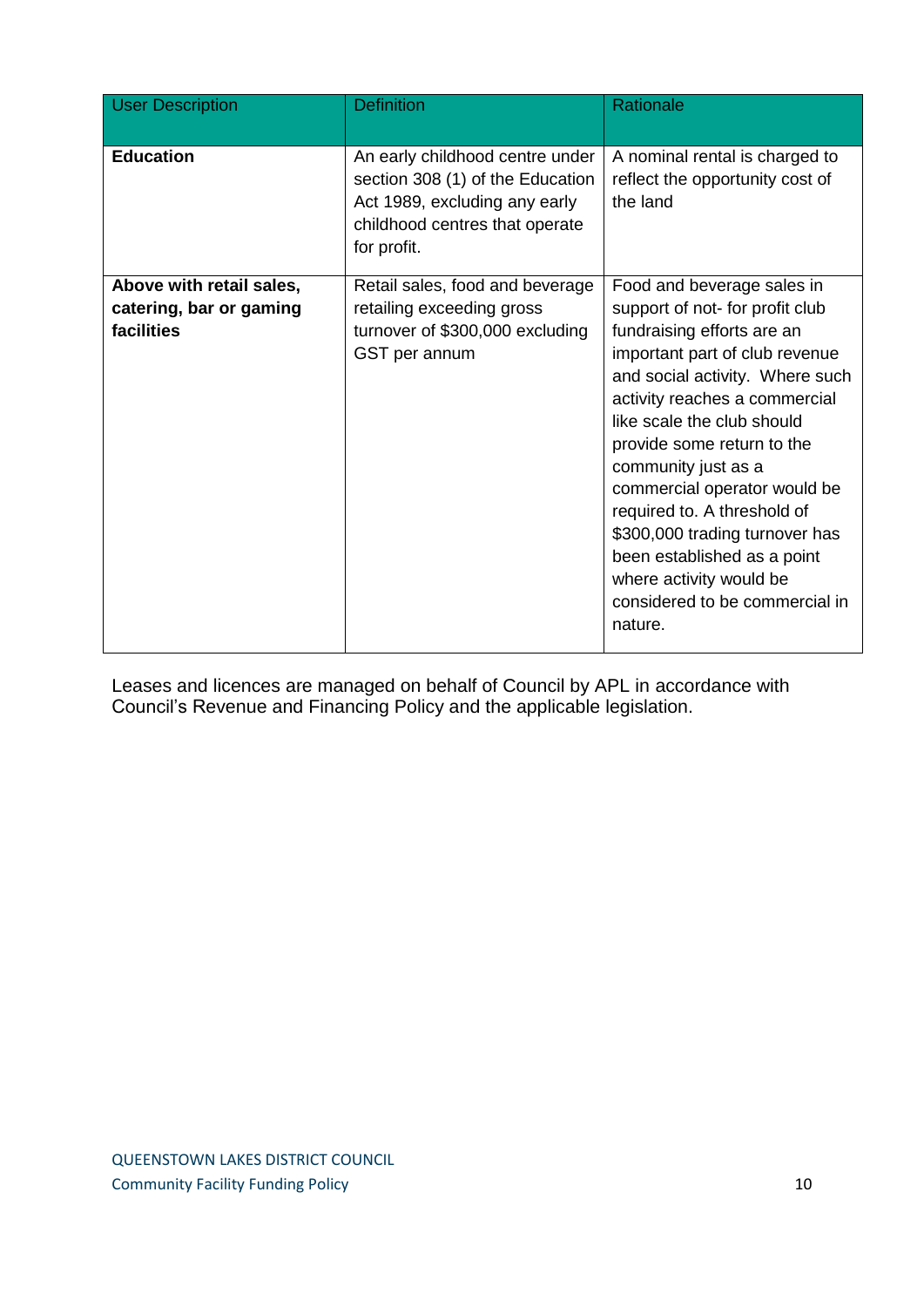### **Coaching**

Some non-for-profit clubs and societies have professional coaches and teachers operating within the facilities leased from the Council. In other cases professional coaches and teachers are operating independently of the club.

The Reserves Act 1977 Sec 94.1 (k) prohibits any trade, business, or occupation without the appropriate licence. Where coaches, personal trainers, teachers etc. are operating independently within a reserve or on land administered by the Council, the Council will require a licence and the payment of a fee as set by this policy as it would for any other trade or business. Such fees are applied to the maintenance and improvement of the reserves within the District.

Where coaches, personal trainers, artists in residence and teachers are operating a trade or business in close association with the club or society, the Council will authorise this via the lease or licence and will not charge any licence fee as long as the Council is satisfied that the relationship between the trade or business and the club is symbiotic and in the best interests of the club or society.

The Council will work with the club/society to document the terms of an agreement between the club/society and coach/tutor/artist.

### **Lease of Council Buildings by sports, art and cultural groups**

Clubs who lease Council buildings receive a greater level of support/subsidy from the

Council than groups who have fund raised, built and maintained their own club rooms. As such the Council should seek some recovery of the direct costs of maintenance and insurance from tenants in Council buildings. Ideally this should be on a full cost recovery basis as the costs of maintenance and insurance are fully funded by clubs who own their own building.

However, in reviewing the level of rental that this would impose on existing tenants, the

Council has elected to charge 50% of the budgeted maintenance rate per square meter of building. The maintenance cost is calculated by the following formula to arrive at an annual rental:

0.5 x Total Annual Maintenance Budget for Tenanted Buildings = Annual rental  $m<sup>2</sup>$ 

The rental represents an average cost as is not calculated on a per building basis. It is assumed that all buildings will receive a similar level of maintenance over the life of the tenancy.

The Council will need to review the rental in accordance with the amount budgeted for maintenance at least every three years. Council should over time seek to move towards full recovery of maintenance costs.

QUEENSTOWN LAKES DISTRICT COUNCIL

**Community Facility Funding Policy 11 Community Facility Funding Policy** 11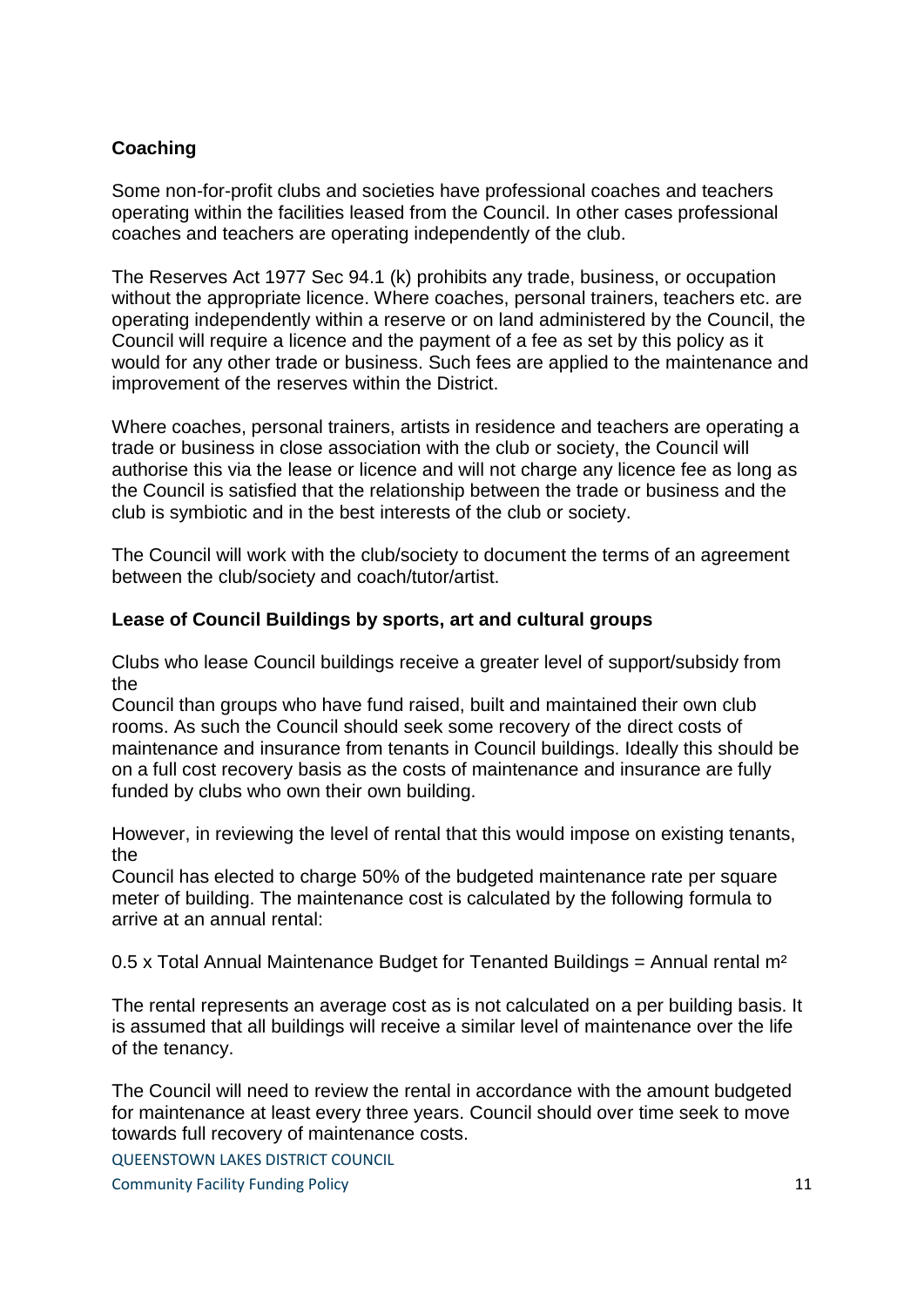# **Rental Policy for Leases and Licences**

### **Community uses**

| Ref | <b>User Description</b>                                                                                                         | <b>Base Rental</b><br>p.a.                                                            | Energy                                            | Rates                             | Insurance | Maintenance                                                            |
|-----|---------------------------------------------------------------------------------------------------------------------------------|---------------------------------------------------------------------------------------|---------------------------------------------------|-----------------------------------|-----------|------------------------------------------------------------------------|
| 1.1 | Service group<br>in Council building                                                                                            | \$1                                                                                   | Tenant                                            | Council                           | Council   | Council                                                                |
| 1.2 | Service group<br>in own building on<br>Council land                                                                             | $\overline{$1$}$                                                                      | Tenant                                            | Tenant<br>where<br>applicabl<br>e | Tenant    | Tenant                                                                 |
| 1.3 | Sporting, Arts or Culture<br>groups in Council<br>building                                                                      | \$6.20/m <sup>2</sup>                                                                 | Tenant                                            | Tenant<br>where<br>applicabl<br>e | Council   | Council                                                                |
| 1.4 | Sporting, Arts or Culture<br>groups occupying<br>Council land - exclusive<br>use                                                | \$1 up to<br>10,000m <sup>2</sup><br>and then<br>\$0.018/m <sup>2</sup><br>thereafter | Tenant                                            | Tenant<br>where<br>applicabl<br>e | Tenant    | Tenant                                                                 |
| 1.5 | Sporting, Arts or Culture<br>groups occupying<br>Council land - non-<br>exclusive use                                           | \$1                                                                                   | Tenant                                            | N/A                               | Council   | Council or<br>Tenant as<br>appropriate                                 |
| 1.6 | Education                                                                                                                       | \$0.60c/m <sup>2</sup>                                                                | Tenant                                            | N/A                               | Tenant    | Tenant                                                                 |
| 1.7 | Markets (Operated by<br>Not for Profit)                                                                                         | $$1.00/m2$ for<br>total<br>perimeter<br>area per<br>annum                             | Tenant $-$<br>as<br>assessed if<br>un-<br>metered | n/a                               | n/a       | Cleaning and<br>damage -<br>tenant<br>Council-<br>other<br>maintenance |
| a.  | All above with retail<br>sales, catering, bar or<br>gaming facilities<br>exceeding \$300,000<br>gross turnover p.a. excl<br>GST | 5% of Gross Turnover after \$300,000 excluding GST                                    |                                                   |                                   |           |                                                                        |

QUEENSTOWN LAKES DISTRICT COUNCIL Community Facility Funding Policy 12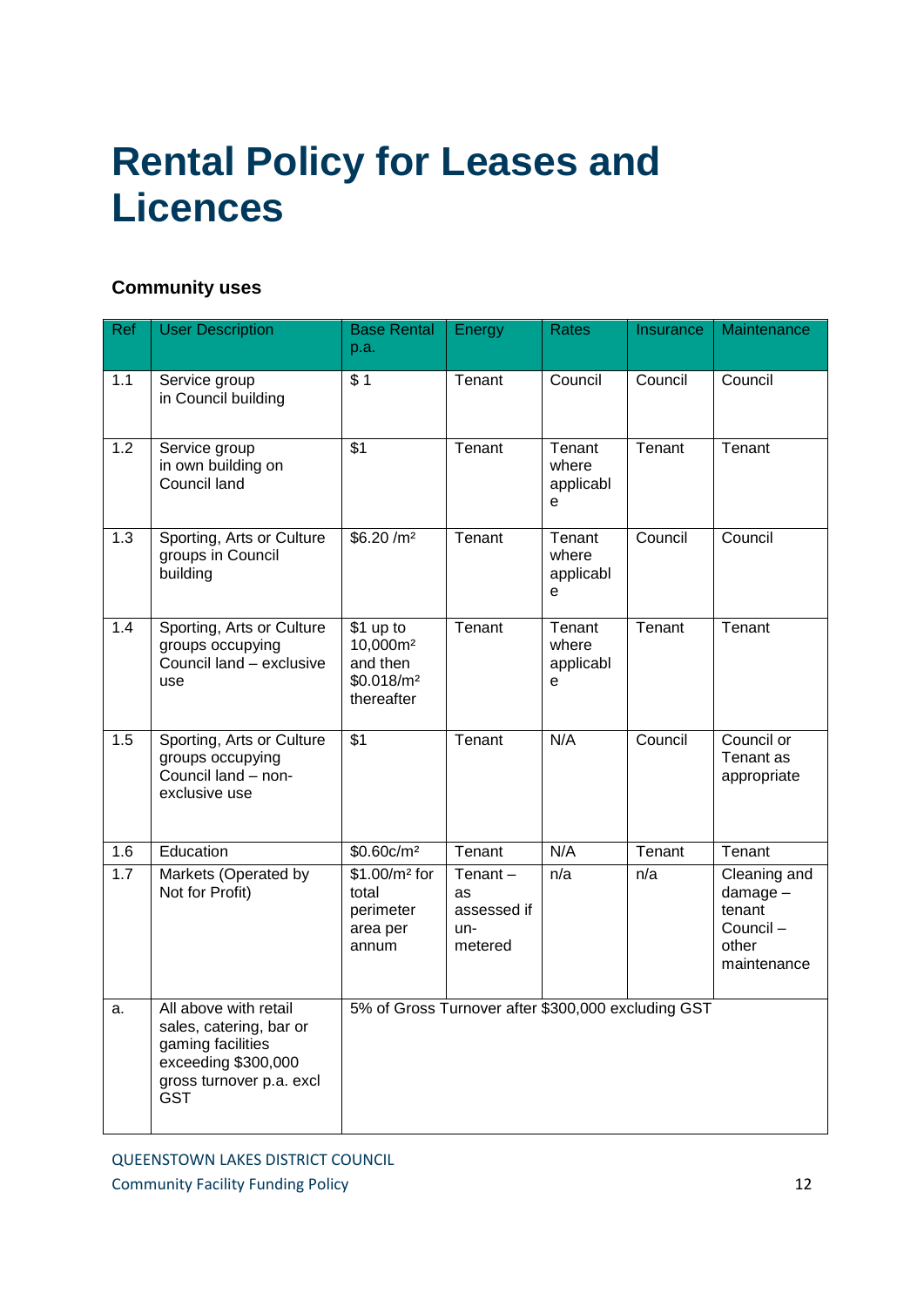### **Commercial uses**

| <b>Ref</b>       | <b>User Description</b>                                                                                                                   | <b>Base Rental</b><br>p.a.                                                                                                                                 | Energy                                                              | <b>Rates</b>  | Insurance      | Maintenance                                         |
|------------------|-------------------------------------------------------------------------------------------------------------------------------------------|------------------------------------------------------------------------------------------------------------------------------------------------------------|---------------------------------------------------------------------|---------------|----------------|-----------------------------------------------------|
| 2.1              | Council building and land                                                                                                                 | Market rental                                                                                                                                              | <b>Tenant</b>                                                       | <b>Tenant</b> | <b>Council</b> | <b>Council</b>                                      |
| 2.2              | Ground lease of Council<br>land                                                                                                           | 7.5% of gross<br>revenue                                                                                                                                   | <b>Tenant</b>                                                       | <b>Tenant</b> | n/a            | <b>Tenant or</b><br><b>Council as</b><br>applicable |
| 2.3              | Guiding                                                                                                                                   | 7.5% of gross<br>revenue                                                                                                                                   | <b>Tenant</b>                                                       | n/a           | n/a            | <b>Council</b>                                      |
| 2.4              | Filming                                                                                                                                   | \$500 per day                                                                                                                                              | <b>Tenant</b>                                                       | n/a           | n/a            | <b>Council</b>                                      |
| 2.5              | Still Photography<br>(Commercial Shoots)                                                                                                  | \$300 per day                                                                                                                                              | <b>Tenant</b>                                                       | n/a           | n/a            | <b>Council</b>                                      |
| 2.6              | Mobile Vending                                                                                                                            | \$2000 p.a<br>(annual) or \$50<br>wk $(1 - 6$ mths)<br>or \$10 day<br>(casual)                                                                             | Tenant-<br>fixed<br><b>Council</b><br>fee if<br>council<br>supplied | n/a           | n/a            | n/a                                                 |
| 2.7              | Aircraft Landing                                                                                                                          | \$50 per landing                                                                                                                                           | n/a                                                                 | n/a           | n/a            | n/a                                                 |
| 2.8              | Grazing/horticulture                                                                                                                      | By negotiation                                                                                                                                             | n/a                                                                 | n/a           | n/a            | <b>Tenant</b>                                       |
| $\overline{2.9}$ | Other licensed commercial<br>uses (including private<br>coaching when not under a<br>Council approved<br>agreement with a host<br>lessee) | 7.5% of gross<br>revenue or per<br>head fee as<br>appropriate to<br>activity                                                                               | n/a                                                                 | n/a           | n/a            | <b>Council</b>                                      |
| 2.10             | Multi-sport events                                                                                                                        | 7.5% of gross<br>revenue x % of<br>council reserve<br>land used for<br>total event.<br>(note other<br>bookable<br>venue and<br>reserve hire<br>fees apply) | n/a                                                                 | n/a           | n/a            | <b>Council</b>                                      |

Note: Fees exclude any regulatory, consent and licensing charges administered by QLDC or Otago Regional Council. All charges exclude GST where applicable.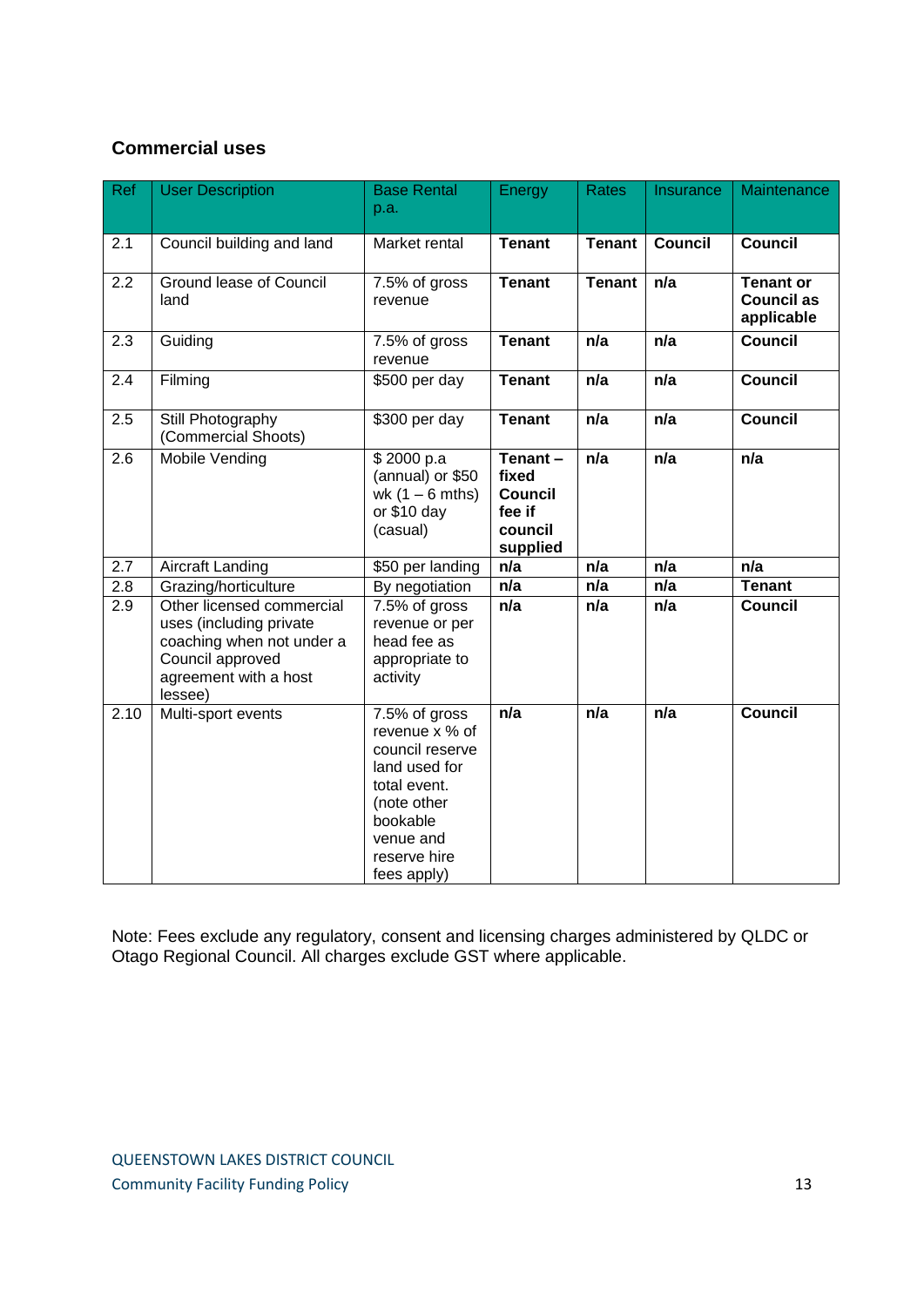# **Charging policy for facilities**

### **Facility charges**

Charges are made for the hire of Council owned facilities and services. The charges are set in accordance with Council's revenue policy and are aimed at recovering a small portion of the cost directly from the users of facilities.

The charging policy recognises the need to subsidise the costs of facility hire for local community groups and to minimise the costs of participating in sport and recreation.

Fees and charges are set by Queenstown Lakes District Council in accordance with this policy. The level of user subsidy will directly influence the level of rates funding provided by Council to Queenstown Lakes District Council.

### **Peak and Off Peak hours**

A discounted rate is offered on hires during off peak hours.

- Off Peak 6.00am to 4.00pm weekdays
- Peak 4.00pm onwards weekday and weekends

### **How fees have been calculated**

Seasonal charges for sports grounds has been calculated on a user number cost and contributes to the 40% / 60% field recovery rate.

Casual hire charges for venues have been calculated based on operating and cleaning costs for venues. Charitable users will receive these facilities at or below actual operating cost.

#### **Supporting schools**

The Council supports the use of community facilities by local schools and will provide each local school with up to six days per annum of free hire of any sport and recreation venue administered by Queenstown Lakes District Council subject to availability.

#### **Supporting small business providing community recreation**

The Council recognises the needs of some small businesses who provide local community recreation opportunities consistent with Queenstown Lakes District Council's participation objectives. Examples of these are small businesses with a focus on recreation and sport activities.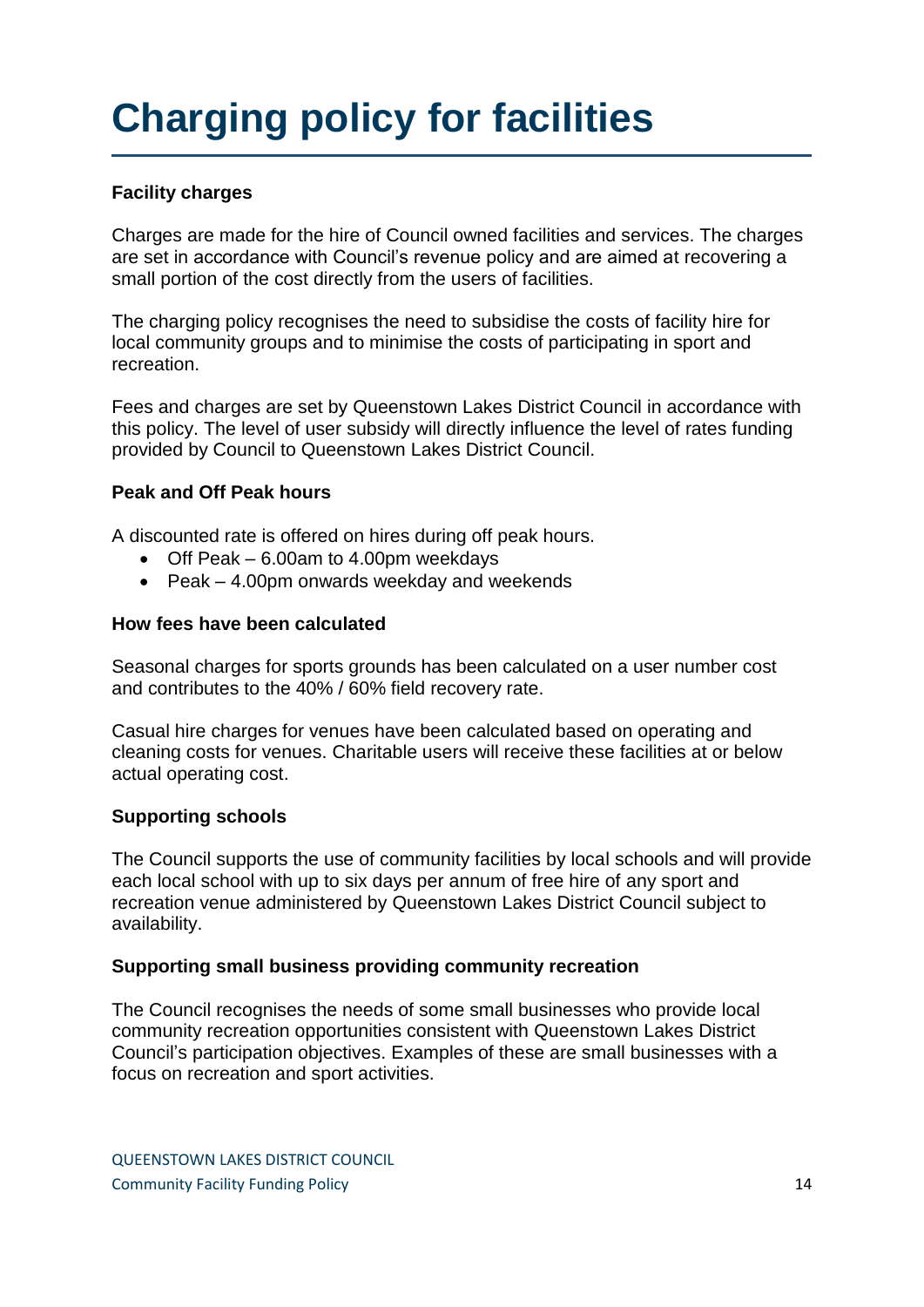### **Annual inflation adjustment**

Every year there will be a minimum inflation adjustment. Pricing will be at the discretion of the General Manager of Community Services.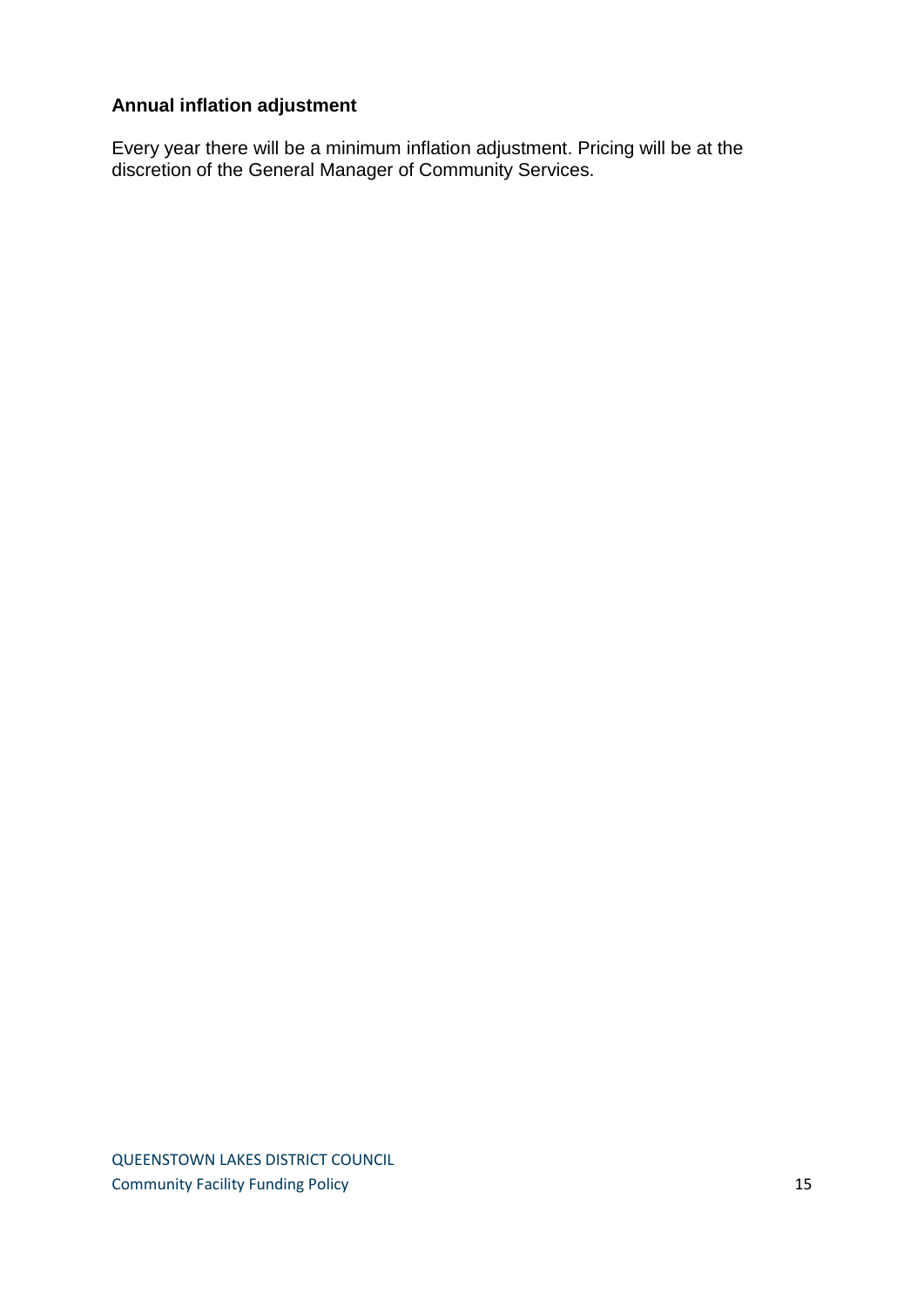## **Sports grounds, indoor and outdoor courts - local club season rate**

| Ref            | Code                                                                                                              | Fee per field or<br>court per<br>season |
|----------------|-------------------------------------------------------------------------------------------------------------------|-----------------------------------------|
| $\mathbf 1$    | Rugby / Football Field                                                                                            | \$1500                                  |
| $\overline{2}$ | Rugby / Football - under lights                                                                                   | \$2100                                  |
| 3              | Cricket - Grass Wicket                                                                                            | \$2100                                  |
| 4              | Cricket - Artificial Wicket                                                                                       | \$900                                   |
| 5              | Frankton - Artificial Turf                                                                                        | \$750                                   |
| 6              | Wanaka Recreation Centre - Artificial Turf (3 courts)                                                             | \$2300                                  |
| $\overline{7}$ | Wanaka Recreation Centre - Artificial Turf (3 courts) under<br>lights                                             | \$2900                                  |
| 8              | Netball Indoor Courts x 2 per day per season (includes use<br>of outdoor courts at Queenstown Events Centre only) | \$3450                                  |
| 9              | Basketball Indoor Courts x 2 per day per season                                                                   | \$3450                                  |
| 10             | Badminton Courts (4 courts)                                                                                       | \$3000                                  |
| 11             | Volleyball Courts (3 courts)                                                                                      | \$3450                                  |
| 12             | <b>Athletics Track</b>                                                                                            | \$750                                   |
| 13             | <b>Touch Field</b>                                                                                                | \$600                                   |

### **Charges including GST at 1 January 2019**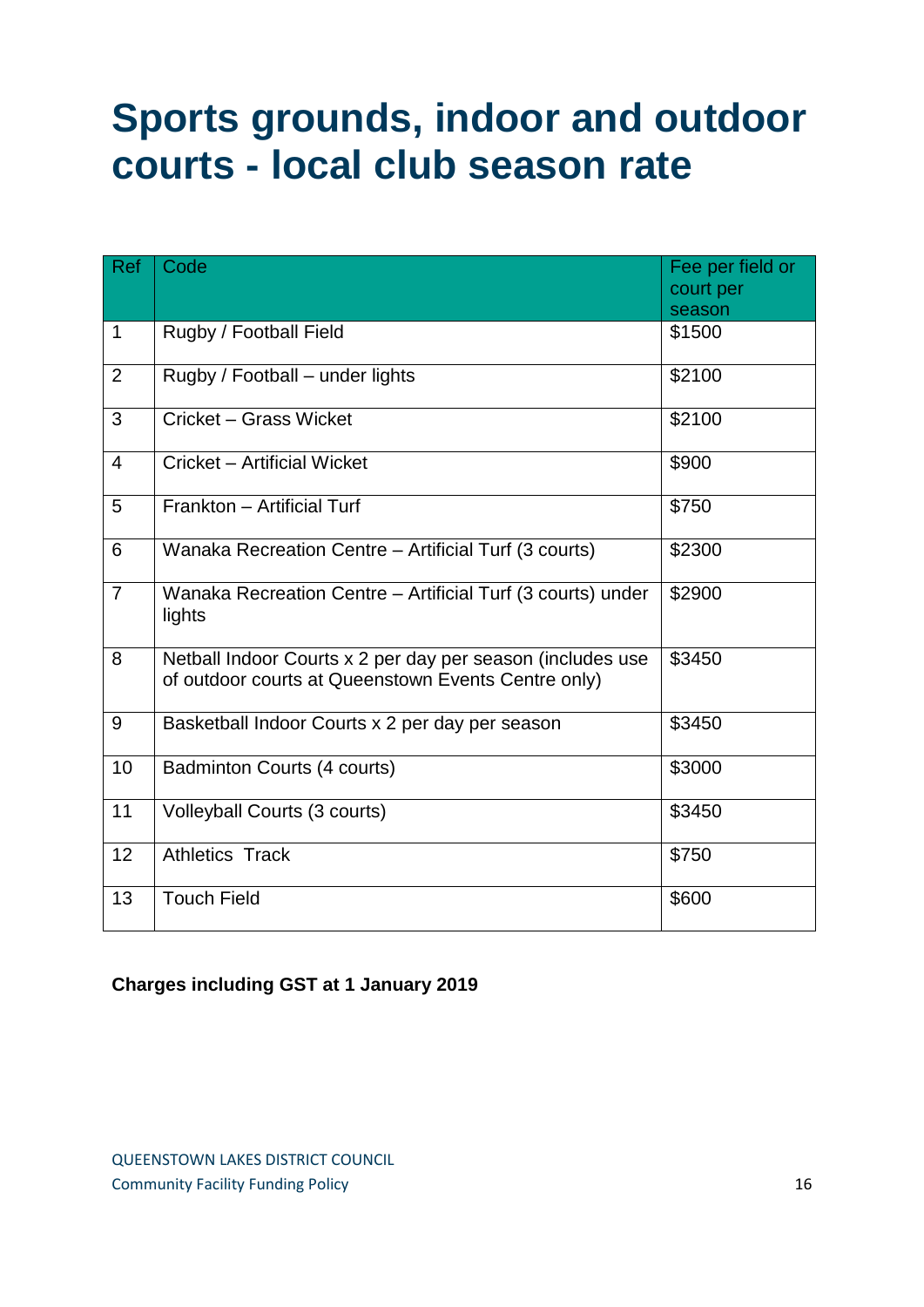### **Seasonal rate discounts**

Clubs comprising of junior only members will pay 50% of the season rate.

Clubs may receive a discount on the seasonal rate based on hours of usage.

- Less than 200 hours usage 50% off the full seasonal rate
- 201 499 hours usage 25% off the full seasonal rate
- 500 hours plus usage full seasonal rate.

### **Sporting Codes**

Summer codes - Labour weekend to mid-March

Winter codes - 1 April to the end of September

### **Field usage**

Fields made available to clubs under the local club season rate are on a preferential but non-exclusive basis for dates between the agreed club season. This means that where a club is not using a field for a scheduled game or training session, the field will be available for general public use and casual hire. Club use outside the agreed season dates will be at casual rates subject to availability of grounds.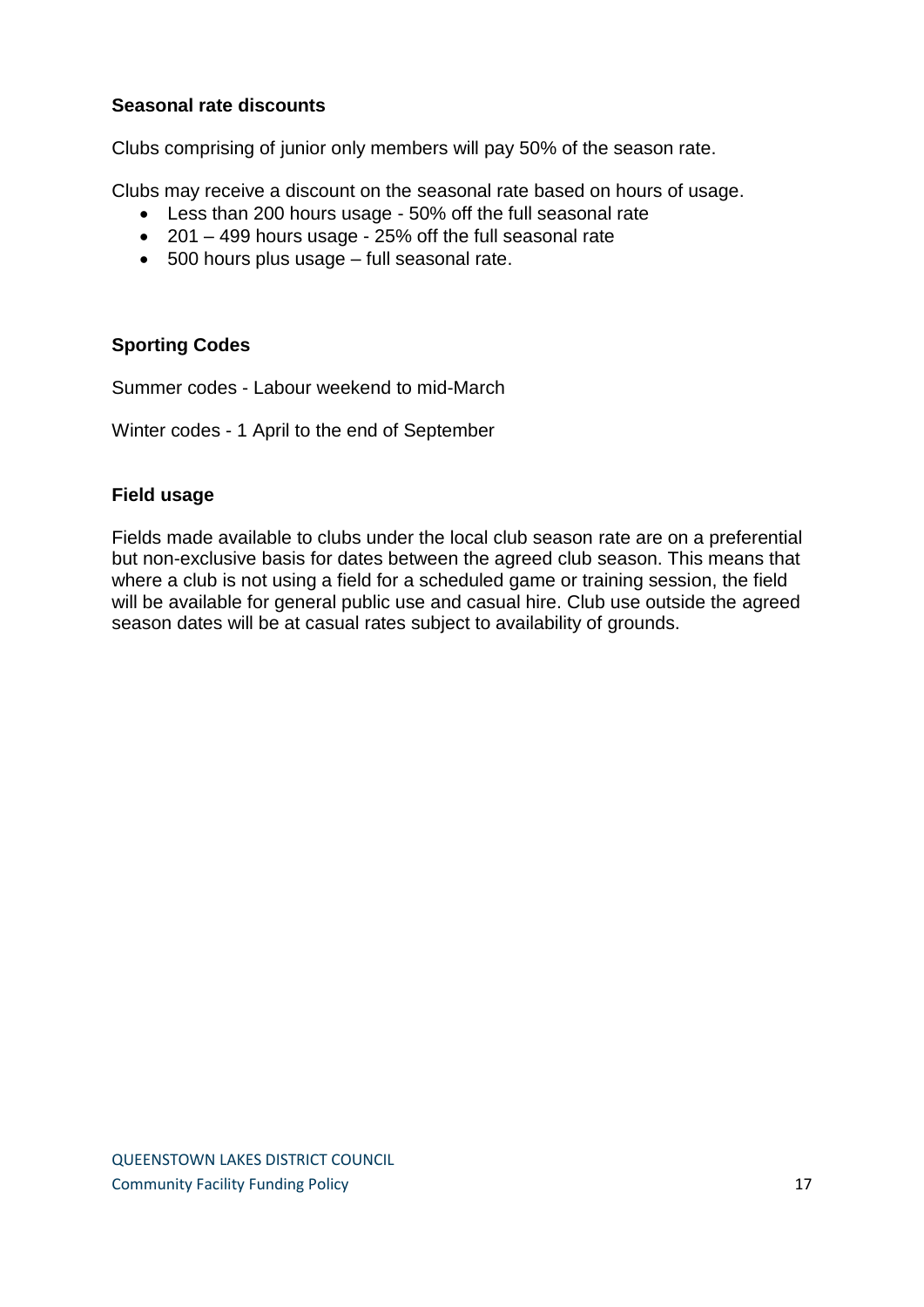# **Sports Grounds – Casual Rates**

|                                     |       | Community       | <b>Standard</b> |                 | Commercial |            |
|-------------------------------------|-------|-----------------|-----------------|-----------------|------------|------------|
| <b>Sports Field</b>                 | Peak  | <b>Off Peak</b> | Peak            | <b>Off Peak</b> | Peak       | Off Peak   |
| Game hourly                         | \$28  | \$23            | \$56            | \$45            | \$113      | \$90       |
| Game half day (6<br>hours)          | \$125 |                 | \$247           |                 | \$496      |            |
| Game full day                       | \$204 |                 | \$404           |                 | \$812      |            |
| Game hourly -<br>lights             | \$34  | \$28            | \$69            | \$55            | \$138      | \$110      |
| Game lights - half<br>day (6 hours) | \$152 |                 | \$303           |                 | \$606      |            |
| Game lights - full<br>day           | \$248 |                 | \$496           |                 | \$992      |            |
| John Davies Oval<br>hourly          | \$70  | \$57            | \$118           | \$95            | <b>POA</b> | <b>POA</b> |
| John Davies - half<br>day (6 hours) | \$311 |                 | \$521           |                 | <b>POA</b> |            |
| John Davies Oval<br>$-$ full day    | \$508 |                 | \$852           |                 | <b>POA</b> |            |
| <b>Cricket Field</b>                | Peak  | <b>Off Peak</b> | Peak            | <b>Off Peak</b> | Peak       | Off Peak   |
| Game hourly - turf                  | \$34  | \$28            | \$69            | \$55            | \$138      | \$110      |
| Turf - half day                     | \$152 |                 | \$303           |                 | \$606      |            |
| Turf - full day                     | \$248 |                 | \$496           |                 | \$992      |            |
| Game hourly -<br>artificial         | \$28  | \$23            | \$56            | \$45            | \$113      | \$90       |
| Artificial - half day               | \$125 |                 | \$247           |                 | \$496      |            |
| Artificial - full day               | \$204 |                 | \$404           |                 | \$812      |            |

QUEENSTOWN LAKES DISTRICT COUNCIL Community Facility Funding Policy 18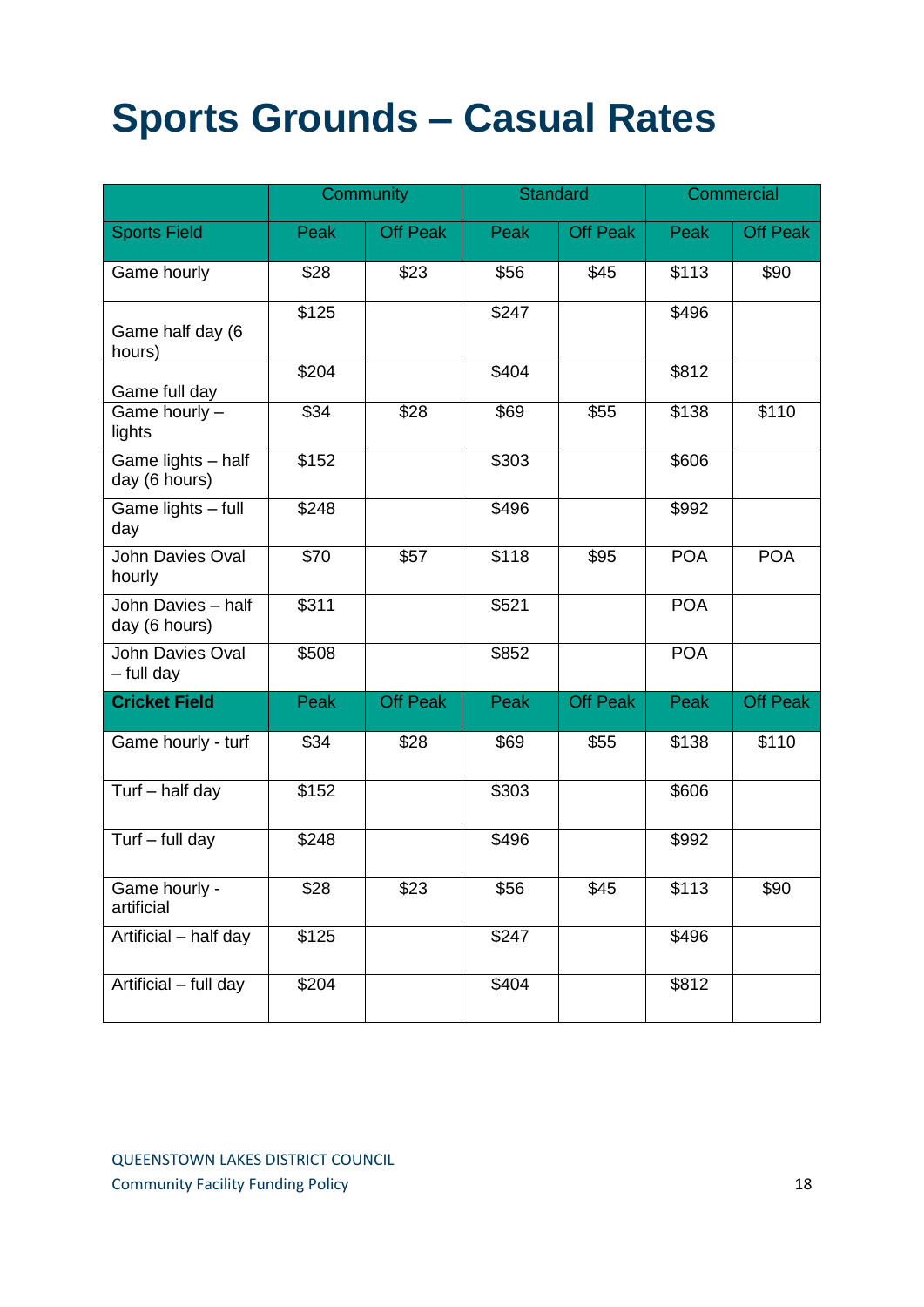### **Parks & Reserves**

|                                        |                  | <b>Community</b> | <b>Standard</b> |                  | <b>Commercial</b> |                  |
|----------------------------------------|------------------|------------------|-----------------|------------------|-------------------|------------------|
| <b>PREMIUM</b>                         | <b>Peak</b>      | <b>Off Peak</b>  | <b>Peak</b>     | <b>Off Peak</b>  | <b>Peak</b>       | <b>Off Peak</b>  |
| Pembroke Park                          | \$26             | \$21             | \$88            | \$70             | \$131             | \$105            |
| Lake Hayes<br>Showgrounds              | \$26             | \$21             | \$88            | \$70             | \$131             | \$105            |
| <b>Earnslaw Park</b>                   | \$26             | $\overline{$21}$ | \$88            | $\sqrt{570}$     | \$131             | \$105            |
| Queenstown<br>Gardens                  | \$26             | $\overline{$21}$ | \$88            | \$70             | \$131             | \$105            |
| Marine Parade                          | \$26             | $\overline{$21}$ | \$88            | $\sqrt{$70}$     | \$131             | \$105            |
| Village Green                          | \$26             | \$21             | \$88            | \$70             | \$131             | \$105            |
| Queenstown<br><b>Recreation Ground</b> | \$26             | \$21             | \$88            | \$70             | \$131             | \$105            |
| Wanaka Lakefront                       | $\overline{$26}$ | $\overline{$21}$ | \$88            | $\overline{$70}$ | \$131             | \$105            |
| <b>Wanaka Station</b><br>Park          | \$26             | $\overline{$21}$ | \$88            | \$70             | \$131             | \$105            |
| Jack's Point Oval                      | \$26             | \$21             | \$88            | \$70             | \$131             | \$105            |
| Half day (6 hours)                     | \$116            |                  | \$385           |                  | \$578             |                  |
| Full day (12 hours)                    | \$189            |                  | \$630           |                  | \$945             |                  |
| <b>GOLD</b>                            | <b>Peak</b>      | <b>Off Peak</b>  | <b>Peak</b>     | <b>Off Peak</b>  | <b>Peak</b>       | <b>Off Peak</b>  |
| <b>Buckingham Green</b>                | \$19             | \$15             | \$63            | \$50             | \$94              | \$75             |
| <b>Jack Reid Park</b>                  | \$19             | \$15             | \$63            | \$50             | \$94              | \$75             |
| Millbrook Corner                       | \$19             | $\overline{$15}$ | \$63            | \$50             | \$94              | $\overline{$75}$ |
| Dinosaur Park                          | \$19             | \$15             | \$63            | \$50             | \$94              | \$75             |
| Lake Hayes<br>Reserve                  | \$19             | $\sqrt{$15}$     | \$63            | \$50             | \$94              | $\sqrt{$75}$     |
| Arrowtown Library<br>Green             | \$19             | \$15             | \$63            | \$50             | \$94              | $\overline{$75}$ |
| <b>Wanaka Recreation</b><br>Reserve    | $\sqrt{$19}$     | $\overline{$15}$ | \$63            | \$50             | \$94              | $\overline{$75}$ |
| Kelly's Flat                           | $\sqrt{$19}$     | $\sqrt{$15}$     | \$63            | \$50             | \$94              | $\overline{$75}$ |
| Half day (6 hours)                     | \$83             |                  | \$275           |                  | \$413             |                  |
| Full day (12 hours)                    | \$135            |                  | \$450           |                  | \$675             |                  |
| <b>SILVER</b>                          | <b>Peak</b>      | <b>Off Peak</b>  | <b>Peak</b>     | <b>Off Peak</b>  | <b>Peak</b>       | <b>Off Peak</b>  |
| <b>Butlers Green</b>                   | \$16             | \$13             | \$40            | \$32             | \$60              | \$48             |
| <b>Wilcox Green</b>                    | \$16             | \$13             | \$40            | \$32             | \$60              | \$48             |
| <b>Allenby Park</b>                    | \$16             | \$13             | \$40            | \$32             | \$60              | \$48             |
| <b>St Omer Park</b>                    | \$16             | \$13             | \$40            | \$32             | \$60              | \$49             |
| Peter Fraser Park                      | \$16             | \$13             | \$40            | \$32             | \$60              | \$49             |
| Half day (6 hours)                     | \$70             |                  | \$176           |                  | \$264             |                  |
| Full day (12 hours                     | \$115            |                  | \$288           |                  | \$432             |                  |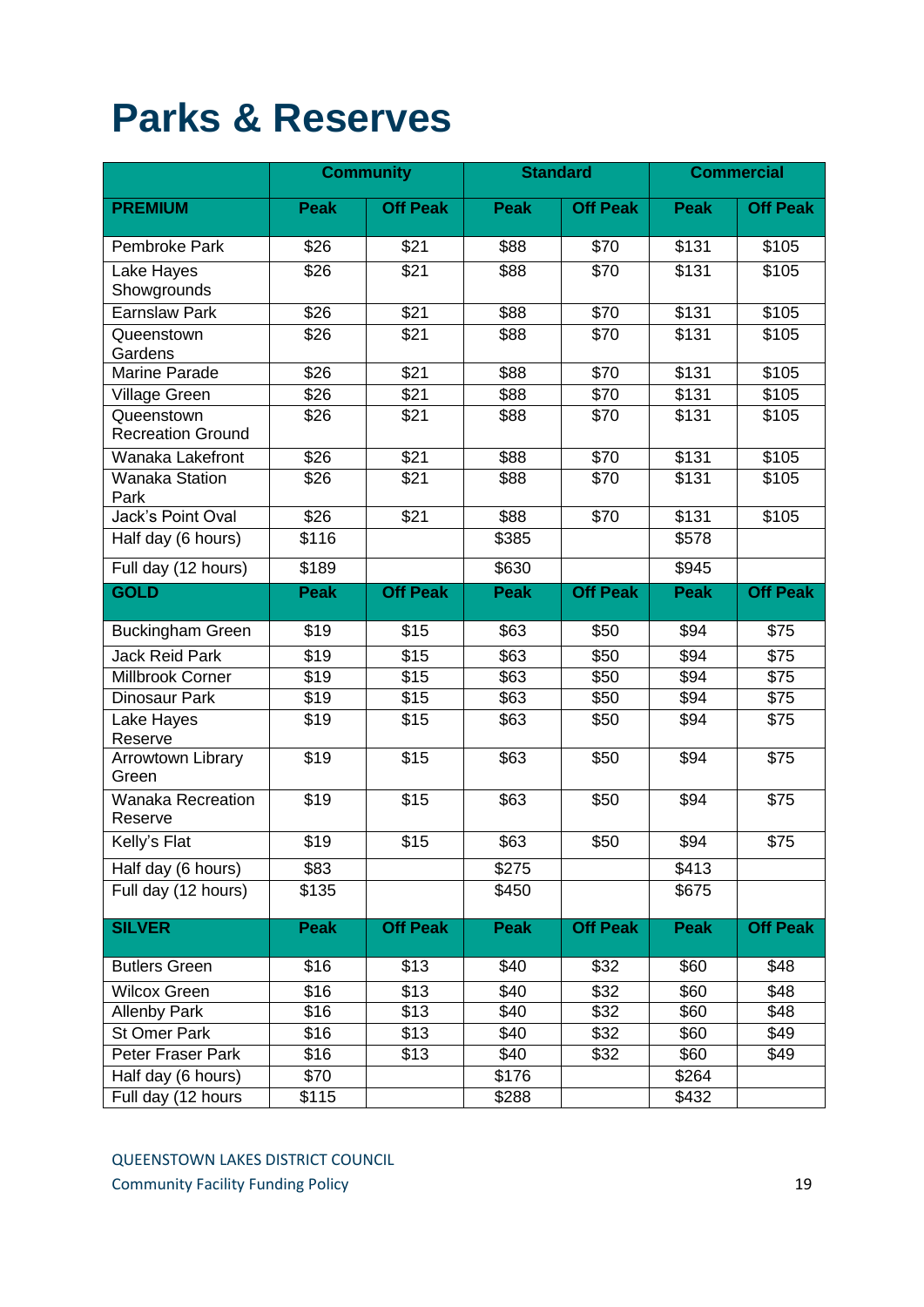# **Queenstown Events Centre**

|                                            | <b>Community</b> |                 |             | <b>Standard</b> |          | <b>Commercial</b> |  |
|--------------------------------------------|------------------|-----------------|-------------|-----------------|----------|-------------------|--|
| <b>COURTS PER HOUR</b><br><b>FOR SPORT</b> | <b>Peak</b>      | <b>Off Peak</b> | <b>Peak</b> | <b>Off Peak</b> | Peak     | <b>Off Peak</b>   |  |
| Full indoor court                          | \$34             | \$27            | \$67.50     | \$54            | \$101.25 | \$81              |  |
| Outdoor court                              | \$10             | \$8             | \$20        | \$16            | \$30     | \$24              |  |
| Badminton court*                           | \$10             | \$7.50          | \$18.75     | \$15            | \$28.50  | \$22.50           |  |
| Volleyball                                 | \$34             | \$27            | \$67.50     | \$54            | \$101.25 | \$81              |  |
| Basketball - casual                        | \$6              | \$4             | \$7.50      | \$6             | \$25     | \$20              |  |
| Table tennis*                              | \$10             | \$7.50          | \$18.75     | \$15            | \$28.50  | \$22.50           |  |
| Equipment hire - adult                     | \$5              | \$5             | \$5         | \$5             | \$5      | \$5               |  |
| Equipment hire - child                     | \$2              | \$2             | \$2         | \$2             | \$2      | \$2               |  |
| Freeplay - youth U16                       |                  |                 | \$0         | \$0             |          |                   |  |

\*includes equipment

|                       | <b>Community</b> |                 | <b>Standard</b> |                 | <b>Commercial</b> |                 |
|-----------------------|------------------|-----------------|-----------------|-----------------|-------------------|-----------------|
| <b>CHANGING ROOMS</b> | Peak             | <b>Off Peak</b> | Peak            | <b>Off Peak</b> | Peak              | <b>Off Peak</b> |
| Per use               | \$38             | \$30            | \$94            | \$75            | \$141             | \$113           |

|                                     | <b>Community</b> |                 | <b>Standard</b> |                 | <b>Commercial</b> |                 |
|-------------------------------------|------------------|-----------------|-----------------|-----------------|-------------------|-----------------|
| <b>GROUP FITNESS</b><br><b>ROOM</b> | <b>Peak</b>      | <b>Off Peak</b> | <b>Peak</b>     | <b>Off Peak</b> | <b>Peak</b>       | <b>Off Peak</b> |
| Hourly                              | \$33             | \$26            | \$81            | \$65            | \$114             | \$91            |
| Half day (1/2 day)                  | \$143            |                 | \$358           |                 | \$501             |                 |
| Full day (12 hours)                 | \$234            |                 | \$585           |                 | \$819             |                 |

QUEENSTOWN LAKES DISTRICT COUNCIL **Community Facility Funding Policy 20** 20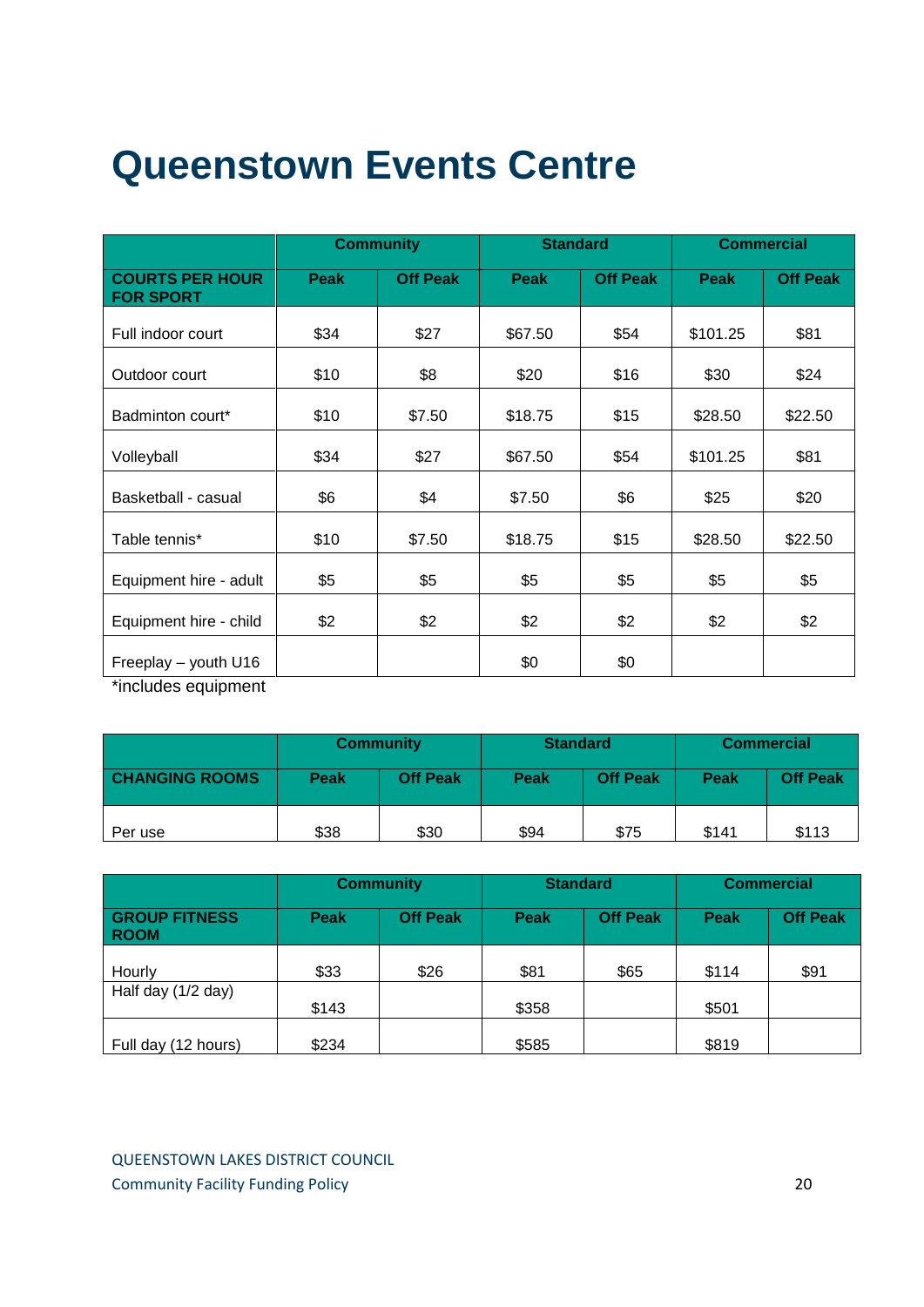|                                            | <b>Community</b> |                 |         | <b>Standard</b> |             | <b>Commercial</b> |  |
|--------------------------------------------|------------------|-----------------|---------|-----------------|-------------|-------------------|--|
| <b>INDOOR STADIUM</b><br><b>FOR EVENTS</b> | <b>Peak</b>      | <b>Off Peak</b> | Peak    | <b>Off Peak</b> | <b>Peak</b> | <b>Off Peak</b>   |  |
| Hourly                                     | \$125            | \$100           | \$313   | \$250           | \$563       | \$450             |  |
| Event day (1/2 day)                        | \$550            |                 | \$1,375 |                 | <b>POA</b>  |                   |  |
| Event day (12 hours)                       | \$900            |                 | \$2,250 |                 | <b>POA</b>  |                   |  |
| Carpet tiles                               | \$1,500          |                 | \$1,900 |                 | <b>POA</b>  |                   |  |
| <b>Drapes</b>                              | \$700            |                 | \$1,500 |                 | <b>POA</b>  |                   |  |

|                      | <b>Community</b> |                 | <b>Standard</b> |                 | <b>Commercial</b> |                 |
|----------------------|------------------|-----------------|-----------------|-----------------|-------------------|-----------------|
| <b>FUNCTION ROOM</b> | <b>Peak</b>      | <b>Off Peak</b> | Peak            | <b>Off Peak</b> | Peak              | <b>Off Peak</b> |
| Hourly               | \$33             | \$26            | \$81            | \$65            | \$114             | \$91            |
| Half day (1/2 day)   | \$143            |                 | \$358           |                 | \$501             |                 |
| Full day (12 hours)  | \$234            |                 | \$585           |                 | \$819             |                 |

|                     | <b>Community</b> |                 | <b>Standard</b> |                 | <b>Commercial</b> |                 |
|---------------------|------------------|-----------------|-----------------|-----------------|-------------------|-----------------|
| <b>MEETING ROOM</b> | <b>Peak</b>      | <b>Off Peak</b> | Peak            | <b>Off Peak</b> | Peak              | <b>Off Peak</b> |
| Hourly              | \$20             | \$16            | \$50            | \$40            | \$68              | \$54            |
| Half day (1/2 day)  | \$88             |                 | \$220           |                 | \$297             |                 |
| Full day (12 hours) | \$144            |                 | \$360           |                 | \$486             |                 |

|                | <b>Community</b> |                 | <b>Standard</b> |                 | <b>Commercial</b> |                 |
|----------------|------------------|-----------------|-----------------|-----------------|-------------------|-----------------|
| <b>KITCHEN</b> | <b>Peak</b>      | <b>Off Peak</b> | <b>Peak</b>     | <b>Off Peak</b> | Peak              | <b>Off Peak</b> |
|                | \$34             |                 | \$85            |                 | \$128             |                 |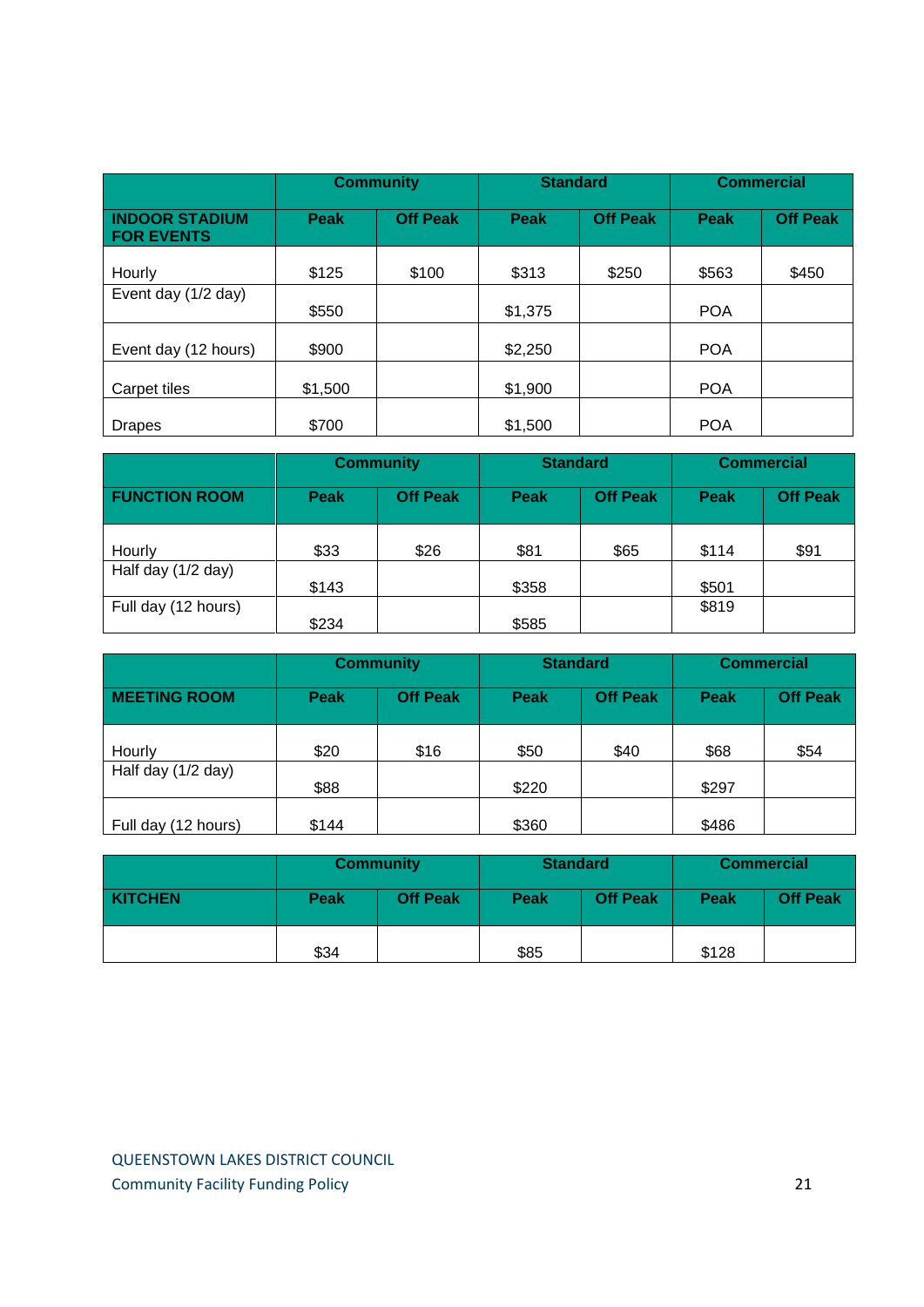# **Queenstown Memorial Centre**

|                        |             | <b>Community</b> | <b>Standard</b> |                 | <b>Commercial</b> |                 |
|------------------------|-------------|------------------|-----------------|-----------------|-------------------|-----------------|
| <b>WHOLE VENUE</b>     | <b>Peak</b> | <b>Off Peak</b>  | <b>Peak</b>     | <b>Off Peak</b> | Peak              | <b>Off Peak</b> |
| Hourly                 | \$74        | \$59             | \$185           | \$148           | \$463             | \$370           |
| Half day (6 hours)     | \$326       |                  | \$814           |                 | \$2,035           |                 |
| Full day (12 hours)    | \$533       |                  | \$1,322         |                 | \$3,330           |                 |
| <b>MAIN AUDITORIUM</b> | <b>Peak</b> | <b>Off Peak</b>  | <b>Peak</b>     | <b>Off Peak</b> | <b>Peak</b>       | <b>Off Peak</b> |
| Hourly                 | \$59        | \$47             | \$148           | \$118           | \$369             | \$295           |
| Half day (6 hours)     | \$260       |                  | \$649           |                 | \$1,623           |                 |
| Full day (12 hours)    | \$425       |                  | \$1,062         |                 | \$2,655           |                 |
| <b>LOUNGE ROOM</b>     | <b>Peak</b> | <b>Off Peak</b>  | <b>Peak</b>     | <b>Off Peak</b> | Peak              | <b>Off Peak</b> |
| Hourly                 | \$27        | \$22             | \$68            | \$54            | \$169             | \$135           |
| Half day (6 hours)     | \$119       |                  | \$297           |                 | \$743             |                 |
| Full day (12 hours)    | \$194       |                  | \$486           |                 | \$1,215           |                 |
| <b>KITCHEN</b>         | \$34        |                  | \$85            |                 | \$128             |                 |

\* Gallipoli Room is not included in the hire of Memorial Centre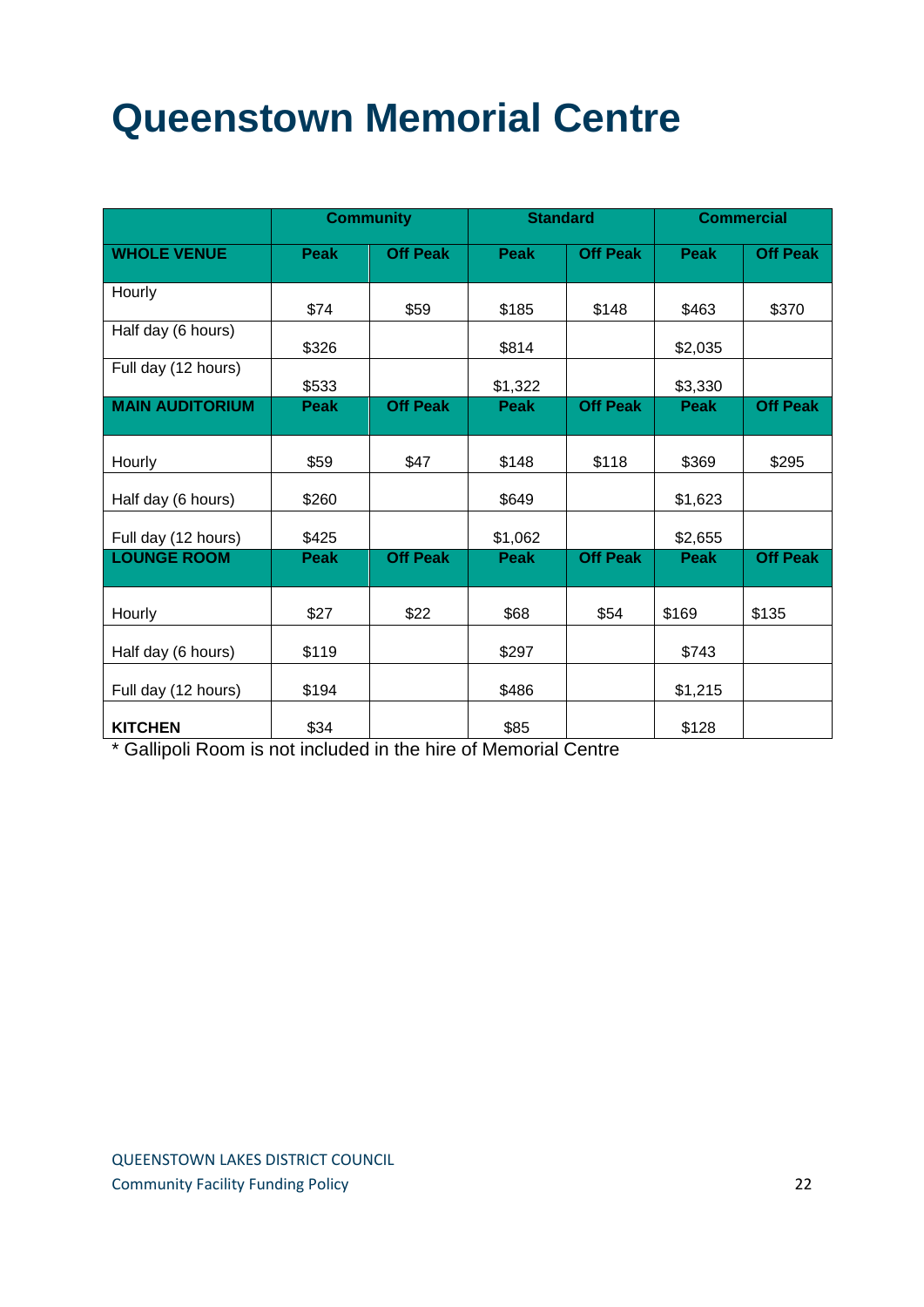### **Arrowtown Athenaeum Hall (Buckingham St)**

|                        |             | <b>Community</b> | <b>Standard</b> |                 | <b>Commercial</b> |                 |
|------------------------|-------------|------------------|-----------------|-----------------|-------------------|-----------------|
| <b>WHOLE VENUE</b>     | <b>Peak</b> | <b>Off Peak</b>  | <b>Peak</b>     | <b>Off Peak</b> | <b>Peak</b>       | <b>Off Peak</b> |
| Hourly                 | \$40        | \$32             | \$100           | \$80            | \$150             | \$120           |
| Half day (6 hours)     | \$176       |                  | \$440           |                 | \$660             |                 |
| Full day (12 hours)    | \$288       |                  | \$720           |                 | \$1,080           |                 |
| <b>MAIN AUDITORIUM</b> | <b>Peak</b> | <b>Off Peak</b>  | <b>Peak</b>     | <b>Off Peak</b> | <b>Peak</b>       | <b>Off Peak</b> |
| Hourly                 | \$28        | \$22             | \$69            | \$55            | \$103             | \$83            |
| Half day (6 hours)     | \$121       |                  | \$303           |                 | \$454             |                 |
| Full day (12 hours)    | \$198       |                  | \$495           |                 | \$743             |                 |
| <b>SUPPER ROOM</b>     | <b>Peak</b> | <b>Off Peak</b>  | <b>Peak</b>     | <b>Off Peak</b> | <b>Peak</b>       | <b>Off Peak</b> |
| Hourly                 | \$20        | \$16             | \$50            | \$40            | \$75              | \$60            |
| Half day (6 hours)     | \$88        |                  | \$220           |                 | \$330             |                 |
| Full day (12 hours)    | \$144       |                  | \$360           |                 | \$540             |                 |
| <b>MEETING ROOM</b>    | <b>Peak</b> | <b>Off Peak</b>  | <b>Peak</b>     | <b>Off Peak</b> | <b>Peak</b>       | <b>Off Peak</b> |
| Hourly                 | \$14        | \$11             | \$34            | \$27            | \$51              | \$41            |
| Half day (6 hours)     | \$59        |                  | \$149           |                 | \$223             |                 |
| Full day (12 hours)    | \$97        |                  | \$243           |                 | \$365             |                 |
| <b>KITCHEN</b>         | \$34        |                  | \$85            |                 | \$128             |                 |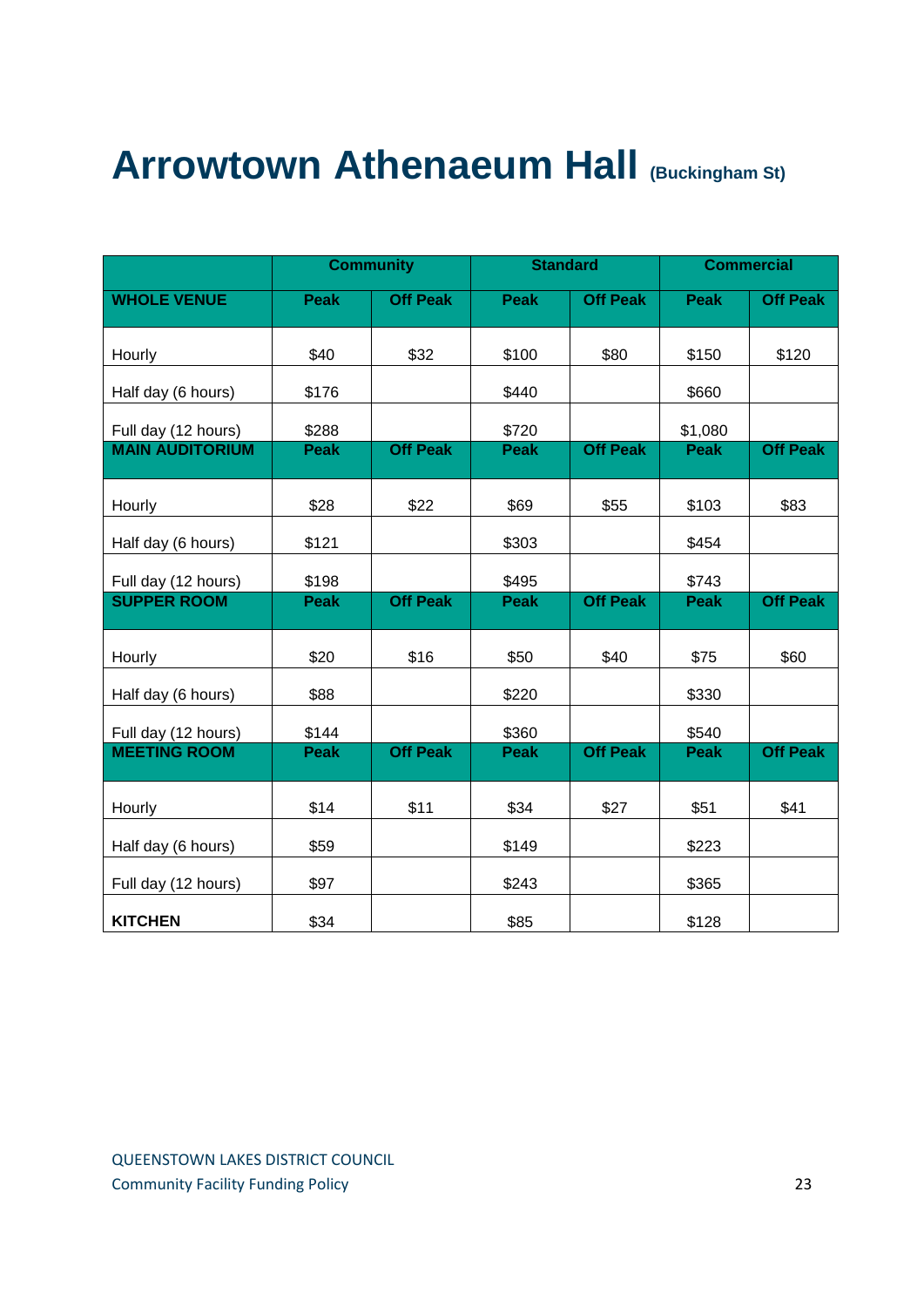# **Arrowtown Community Centre**

**(Jack Reid Park)**

|                        |             | <b>Community</b> | <b>Standard</b> |                 | <b>Commercial</b> |                 |
|------------------------|-------------|------------------|-----------------|-----------------|-------------------|-----------------|
| <b>WHOLE VENUE</b>     | <b>Peak</b> | <b>Off Peak</b>  | <b>Peak</b>     | <b>Off Peak</b> | <b>Peak</b>       | <b>Off Peak</b> |
| Hourly                 | \$40        | \$32             | \$100           | \$80            | \$150             | \$120           |
| Half day (6 hours)     | \$176       |                  | \$440           |                 | \$660             |                 |
| Full day (12 hours)    | \$288       |                  | \$720           |                 | \$1,080           |                 |
| <b>MAIN AUDITORIUM</b> | <b>Peak</b> | <b>Off Peak</b>  | <b>Peak</b>     | <b>Off Peak</b> | <b>Peak</b>       | <b>Off Peak</b> |
| Hourly                 | \$28        | \$22             | \$69            | \$55            | \$103             | \$83            |
| Half day (6 hours)     | \$121       |                  | \$303           |                 | \$454             |                 |
| Full day (12 hours)    | \$198       |                  | \$495           |                 | \$743             |                 |
| <b>MEETING ROOM</b>    | <b>Peak</b> | <b>Off Peak</b>  | <b>Peak</b>     | <b>Off Peak</b> | <b>Peak</b>       | <b>Off Peak</b> |
| Hourly                 | \$14        | \$11             | \$34            | \$27            | \$51              | \$41            |
| Half day (6 hours)     | \$59        |                  | \$149           |                 | \$223             |                 |
| Full day (12 hours)    | \$97        |                  | \$243           |                 | \$365             |                 |
| <b>KITCHEN</b>         | \$34        |                  | \$85            |                 | \$128             |                 |
| <b>CHANGING ROOMS</b>  | <b>Peak</b> | <b>Off Peak</b>  | <b>Peak</b>     | <b>Off Peak</b> | <b>Peak</b>       | <b>Off Peak</b> |
| <b>PER USE</b>         | \$38        | \$30             | \$94            | \$75            | \$141             | \$113           |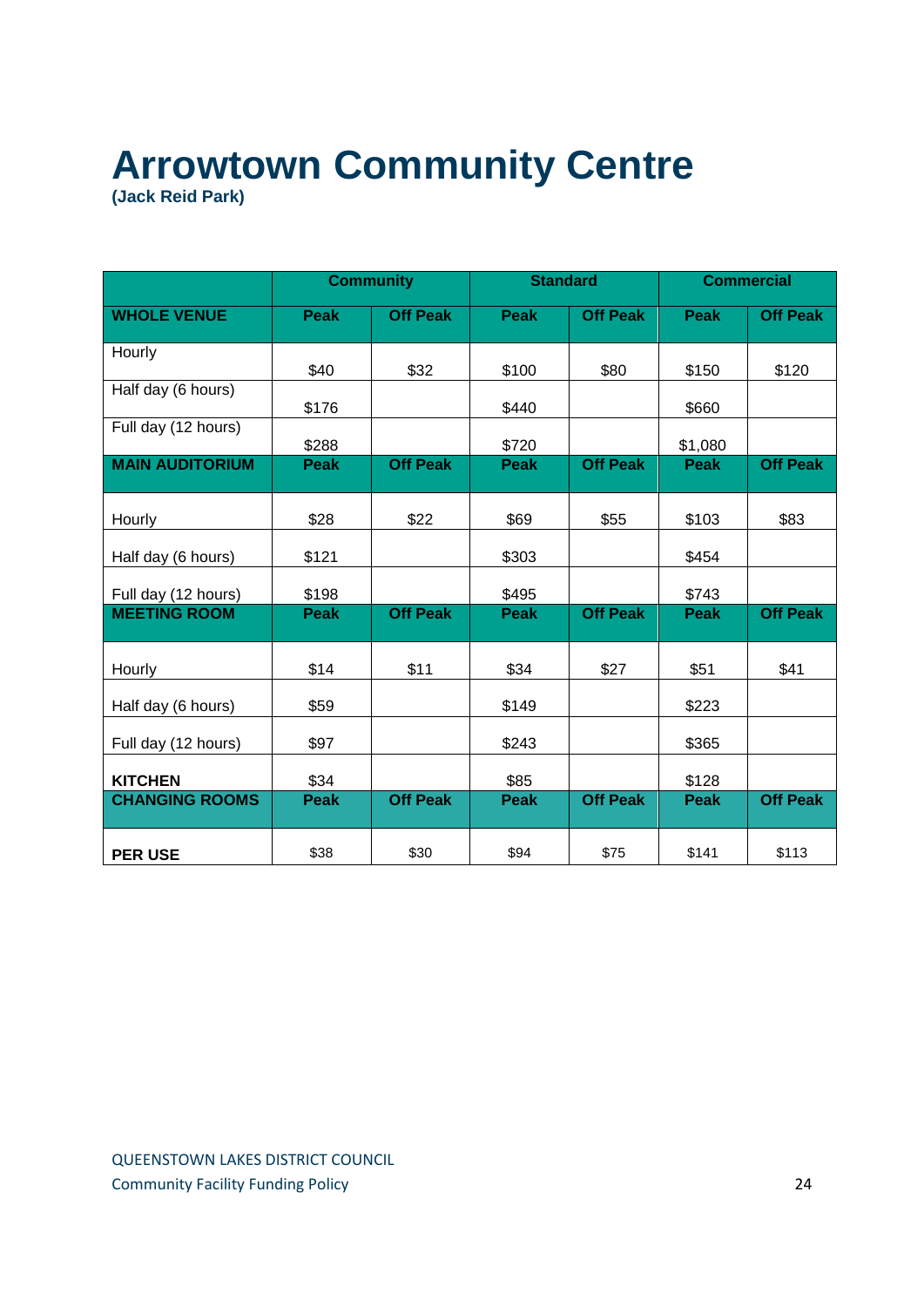# **Arrowtown Tennis Club Rooms**

**(Centennial Avenue)**

| <b>Community</b>    |             | <b>Standard</b> |       | <b>Commercial</b> |             |                 |
|---------------------|-------------|-----------------|-------|-------------------|-------------|-----------------|
| <b>MEETING ROOM</b> | <b>Peak</b> | <b>Off Peak</b> | Peak  | <b>Off Peak</b>   | <b>Peak</b> | <b>Off Peak</b> |
| Hourly              | \$15        | \$12            | \$38  | \$40              | \$56        | \$45            |
| Half day (1/2 day)  | \$66        |                 | \$165 |                   | \$248       |                 |
| Full day (12 hours) | \$108       |                 | \$270 |                   | \$405       |                 |

## **Lake Hayes Pavilion**

|                                       | <b>Community</b> |                 |             | <b>Standard</b> |             | <b>Commercial</b> |  |
|---------------------------------------|------------------|-----------------|-------------|-----------------|-------------|-------------------|--|
| <b>WHOLE VENUE</b>                    | <b>Peak</b>      | <b>Off Peak</b> | <b>Peak</b> | <b>Off Peak</b> | <b>Peak</b> | <b>Off Peak</b>   |  |
| Hourly                                | \$41             | \$33            | \$138       | \$110           | \$234       | \$187             |  |
| Half day (6 hours)                    | \$182            |                 | \$605       |                 | \$1,029     |                   |  |
| Full day (12 hours)                   | \$297            |                 | \$990       |                 | \$1,683     |                   |  |
| Wedding rate - non<br>QLDC ratepayers |                  |                 | \$2,408     |                 |             |                   |  |
| <b>MEETING ROOM</b>                   | <b>Peak</b>      | <b>Off Peak</b> | <b>Peak</b> | <b>Off Peak</b> | <b>Peak</b> | <b>Off Peak</b>   |  |
| Hourly                                | \$14             | \$11            | \$34        | \$27            | \$51        | \$41              |  |
| Half day (6 hours)                    | \$59             |                 | \$149       |                 | \$223       |                   |  |
| Full day (12 hours)                   | \$97             |                 | \$243       |                 | \$365       |                   |  |
| <b>KITCHEN</b>                        | \$34             |                 | \$85        |                 | \$128       |                   |  |

QUEENSTOWN LAKES DISTRICT COUNCIL **Community Facility Funding Policy 25**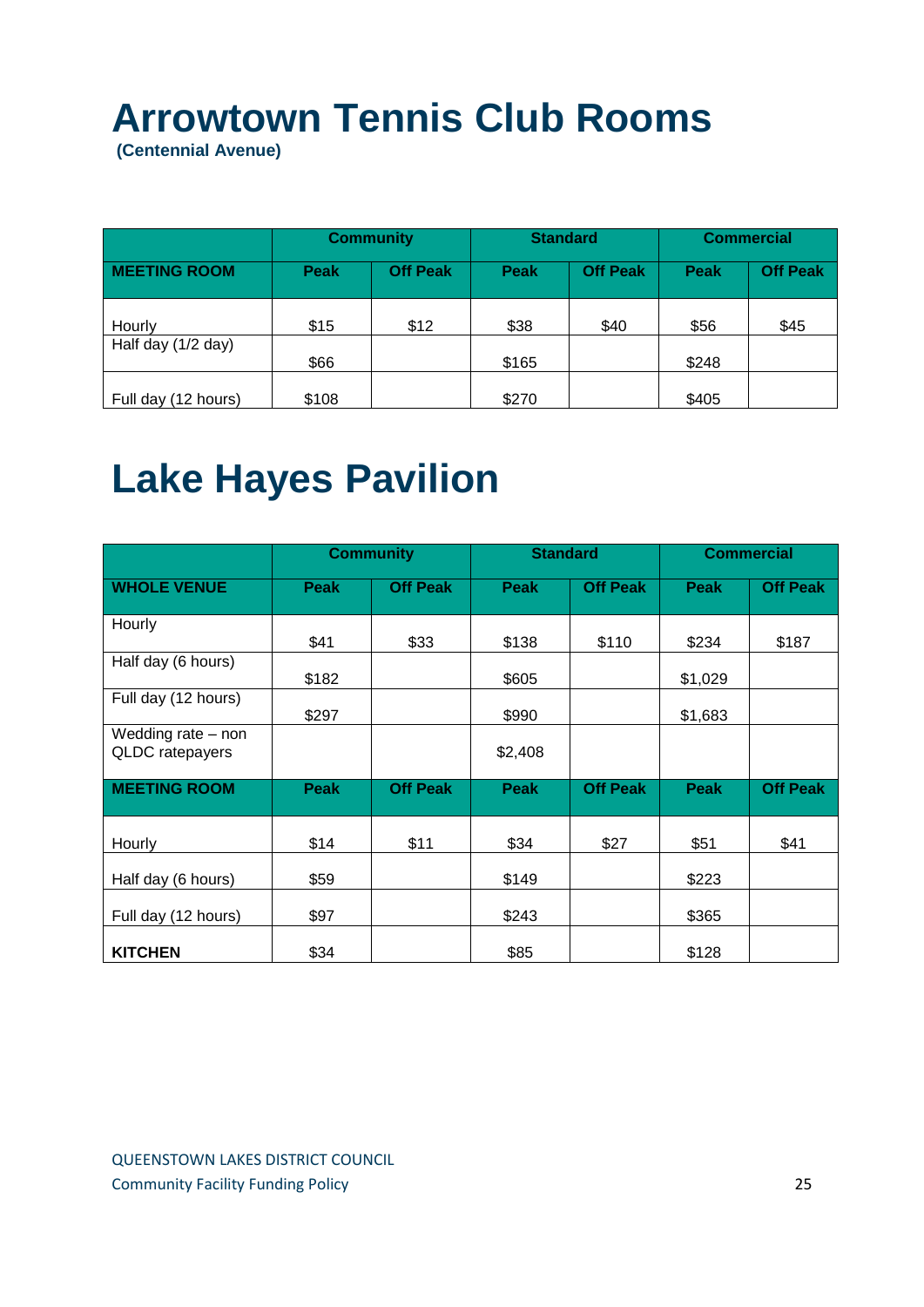## **Wanaka Recreation Centre**

|                                            | <b>Community</b> |                 |             | <b>Standard</b> |             | <b>Commercial</b> |  |
|--------------------------------------------|------------------|-----------------|-------------|-----------------|-------------|-------------------|--|
| <b>COURTS PER HOUR</b><br><b>FOR SPORT</b> | <b>Peak</b>      | <b>Off Peak</b> | <b>Peak</b> | <b>Off Peak</b> | <b>Peak</b> | <b>Off Peak</b>   |  |
| Full indoor court                          | \$34             | \$27            | \$67.50     | \$54            | \$101.25    | \$81              |  |
| Artificial turf x 1 court                  | \$20             | \$16            | \$30        | \$26            | \$40        | \$37              |  |
| Artificial turf x 1 court<br>under lights  | \$26             | \$21            | \$43        | \$36            | \$60        | \$57              |  |
| Badminton court*                           | \$10             | \$7.50          | \$18.75     | \$15            | \$28.50     | \$22.50           |  |
| Volleyball                                 | \$34             | \$27            | \$67.50     | \$54            | \$101.25    | \$81              |  |
| Basketball - casual                        | \$6              | \$4             | \$7.50      | \$6             | \$25        | \$20              |  |
| Table tennis*                              | \$10             | \$7.50          | \$18.75     | \$15            | \$28.50     | \$22.50           |  |
| Equipment hire - adult                     | \$5              | \$5             | \$5         | \$5             | \$5         | \$5               |  |
| Equipment hire - child                     | \$2              | \$2             | \$2         | \$2             | \$2         | \$2               |  |
| Freeplay - youth U16<br>$*in$              |                  |                 | \$0         | \$0             |             |                   |  |

\*includes equipment

|                       | <b>Community</b> |                 | <b>Standard</b> |                 | <b>Commercial</b> |                 |
|-----------------------|------------------|-----------------|-----------------|-----------------|-------------------|-----------------|
| <b>CHANGING ROOMS</b> | Peak             | <b>Off Peak</b> | Peak            | <b>Off Peak</b> | Peak              | <b>Off Peak</b> |
| Per use               | \$38             | \$30            | \$94            | \$75            | \$141             | \$113           |

|                     | <b>Community</b> |                 | <b>Standard</b> |                 | <b>Commercial</b> |                 |
|---------------------|------------------|-----------------|-----------------|-----------------|-------------------|-----------------|
| <b>MEETING ROOM</b> | <b>Peak</b>      | <b>Off Peak</b> | Peak            | <b>Off Peak</b> | Peak              | <b>Off Peak</b> |
| Hourly              | \$20             | \$16            | \$50            | \$40            | \$68              | \$54            |
| Half day (1/2 day)  | \$88             |                 | \$220           |                 | \$297             |                 |
| Full day (12 hours) | \$144            |                 | \$360           |                 | \$486             |                 |

QUEENSTOWN LAKES DISTRICT COUNCIL **Community Facility Funding Policy 26**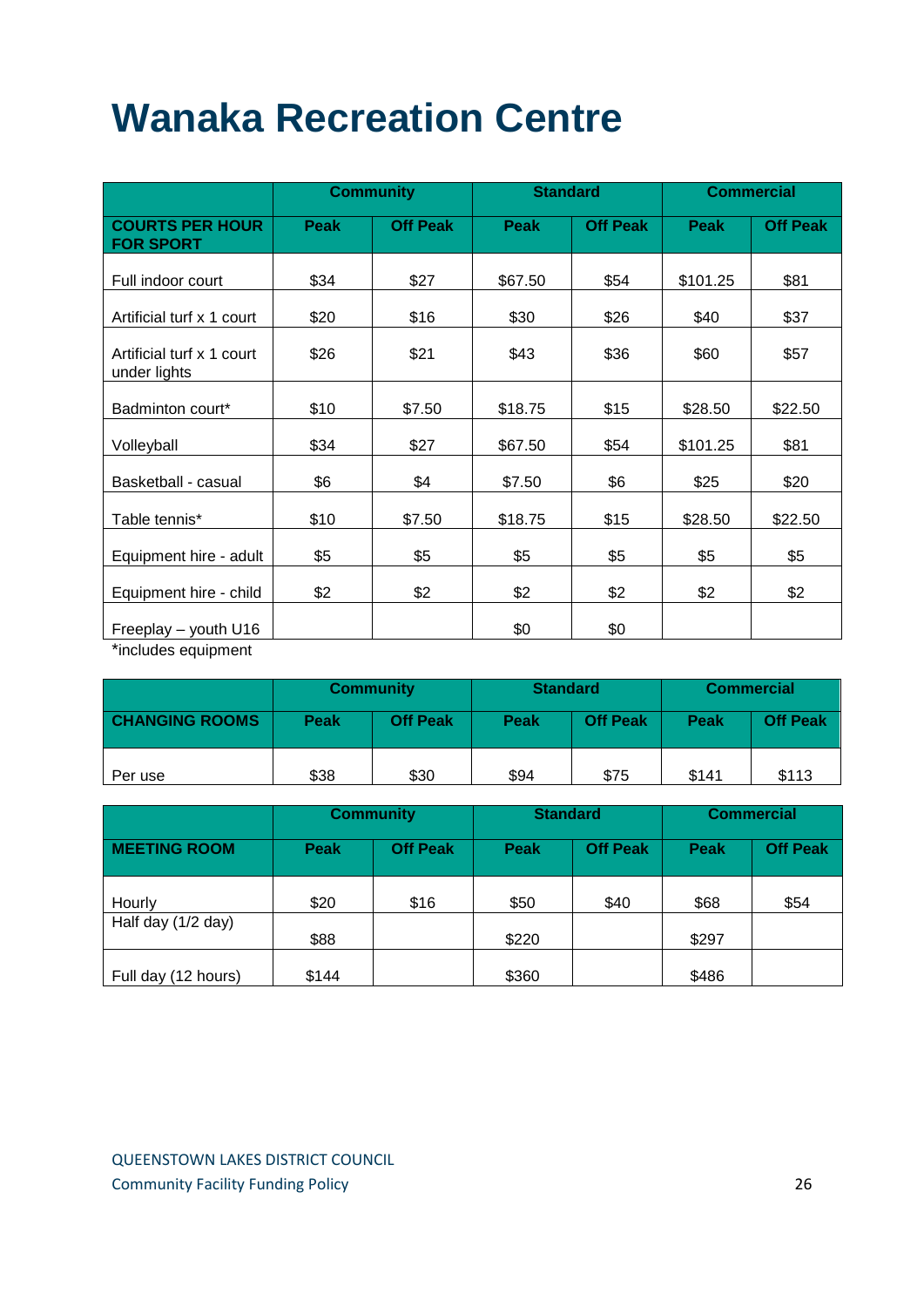# **Wanaka Recreation Centre – cont'd**

|                                            | <b>Community</b> |                 | <b>Standard</b> |                 | <b>Commercial</b> |                 |
|--------------------------------------------|------------------|-----------------|-----------------|-----------------|-------------------|-----------------|
| <b>INDOOR STADIUM</b><br><b>FOR EVENTS</b> | <b>Peak</b>      | <b>Off Peak</b> | <b>Peak</b>     | <b>Off Peak</b> | <b>Peak</b>       | <b>Off Peak</b> |
| Hourly                                     | \$125            | \$100           | \$313           | \$250           | \$563             | \$450           |
| Event day (1/2 day)                        | \$550            |                 | \$1,375         |                 | <b>POA</b>        |                 |
| Event day (12 hours)                       | \$900            |                 | \$2,250         |                 | <b>POA</b>        |                 |
| Carpet tiles                               | \$1,500          |                 | \$1,900         |                 | <b>POA</b>        |                 |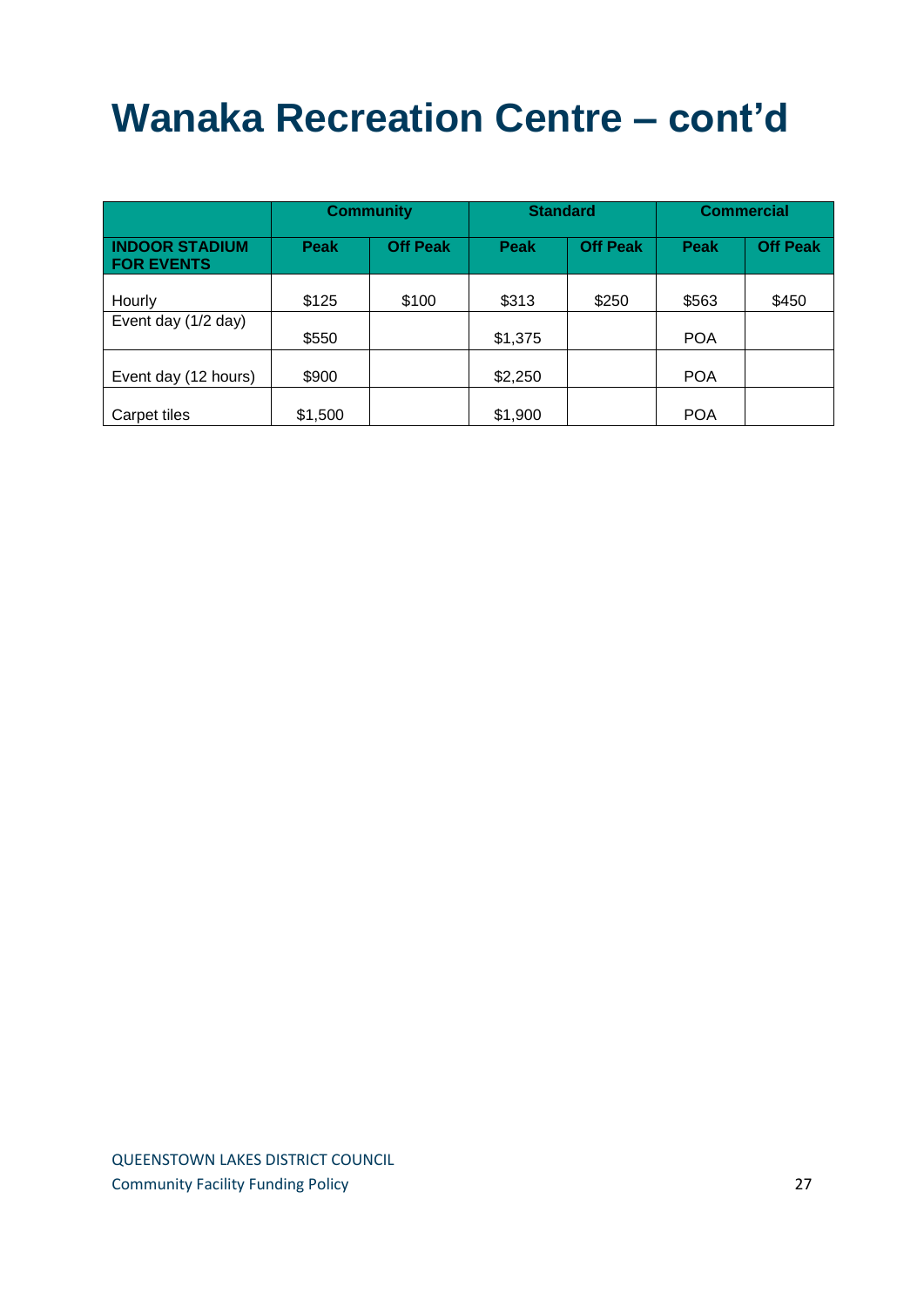# **Lake Wanaka Centre**

|                                 |             | <b>Community</b><br><b>Standard</b> |             | <b>Commercial</b> |             |                 |
|---------------------------------|-------------|-------------------------------------|-------------|-------------------|-------------|-----------------|
| <b>WHOLE VENUE</b>              | <b>Peak</b> | <b>Off Peak</b>                     | <b>Peak</b> | <b>Off Peak</b>   | <b>Peak</b> | <b>Off Peak</b> |
| Hourly                          | \$71        | \$57                                | \$178       | \$142             | \$284       | \$227           |
| Half day (6 hours)              | \$312       |                                     | \$781       |                   | \$1,172     |                 |
| Full day (12 hours)             | \$511       |                                     | \$1,278     |                   | \$2,045     |                 |
| <b>MAIN AUDITORIUM</b>          | <b>Peak</b> | <b>Off Peak</b>                     | <b>Peak</b> | <b>Off Peak</b>   | <b>Peak</b> | <b>Off Peak</b> |
| Hourly                          | \$59        | \$47                                | \$146       | \$117             | \$234       | \$187           |
| Half day (6 hours)              | \$257       |                                     | \$644       |                   | \$965       |                 |
| Full day (12 hours)             | \$421       |                                     | \$1,053     |                   | \$1,685     |                 |
| <b>ARMSTRONG</b><br><b>ROOM</b> | <b>Peak</b> | <b>Off Peak</b>                     | <b>Peak</b> | <b>Off Peak</b>   | <b>Peak</b> | <b>Off Peak</b> |
| Hourly                          | \$27        | \$21                                | \$66        | \$53              | \$106       | \$85            |
| Half day (6 hours)              | \$117       |                                     | \$292       |                   | \$437       |                 |
| Full day (12 hours)             | \$191       |                                     | \$477       |                   | \$763       |                 |
| <b>FAULKS ROOM</b>              | <b>Peak</b> | <b>Off Peak</b>                     | <b>Peak</b> | <b>Off Peak</b>   | <b>Peak</b> | <b>Off Peak</b> |
| Hourly                          | \$20        | \$16                                | \$50        | \$40              | \$80        | \$64            |
| Half day (6 hours)              | \$88        |                                     | \$220       |                   | \$330       |                 |
| Full day (12 hours)             | \$144       |                                     | \$360       |                   | \$576       |                 |
| <b>AMPHITHEATRE</b>             | <b>Peak</b> | <b>Off Peak</b>                     | <b>Peak</b> | <b>Off Peak</b>   | <b>Peak</b> | <b>Off Peak</b> |
| Hourly                          | \$20        | \$16                                | \$50        | \$40              | \$80        | \$64            |
| Half day (6 hours)              | \$88        |                                     | \$220       |                   | \$330       |                 |
| Full day (12 hours)             | \$144       |                                     | \$360       |                   | \$576       |                 |
| <b>KITCHEN</b>                  | \$34        |                                     | \$85        |                   | \$128       |                 |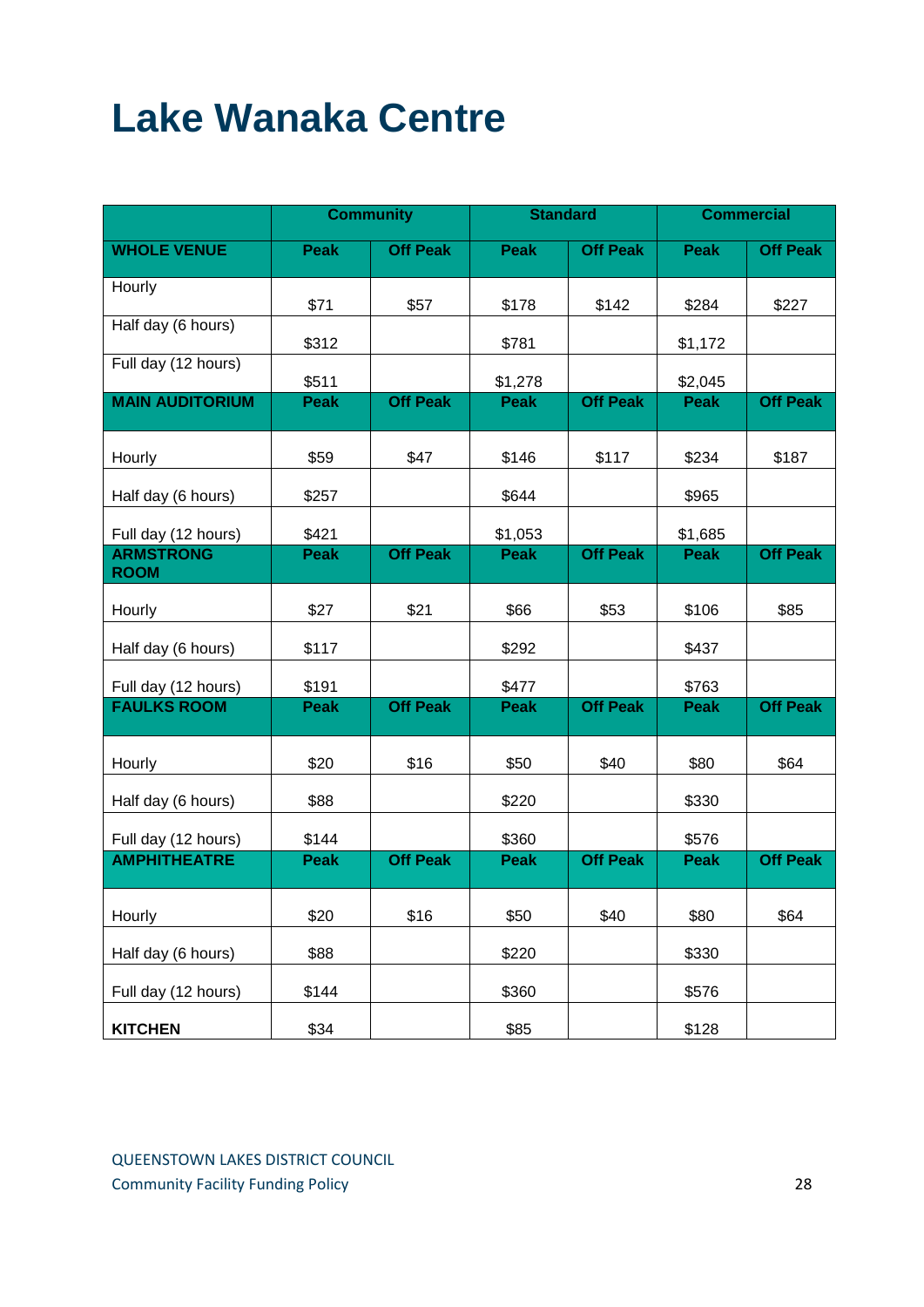## **General notes for facility hire**

### **Definitions:**

**Community** – a local incorporated society, schools, not-for-profit sports, small community business providers, art or cultural group hiring the facility for a charitable purpose. Proof of charitable status may be required.

**Standard** – a private hire for private use where tickets are not sold and no other trading is undertaken e.g. wedding, casual volley ball game.

**Commercial** - any other hire.

**Freeplay Youth –** Casual play on sports fields and at the Wanaka Recreation Centre and Queenstown Events Centre stadiums for sport is available for school aged children on a space available basis for free.

A full day rate is charged at 4 hours peak rate and 4 hours off peak rate.

A half day rate is charged at 2 hours peak rate and 3 hours off peak rate.

Half day rates apply for bookings between 8am to 2pm or for bookings from 2pm onwards.

Pack in and out times are charged at 50% discount off full rate.

Any damage to a facility or ground is on charged to the hirer at cost + 25% (to cover staff time)

A day "finishes" at 12am and "starts" at 8am.

All hire charges include GST.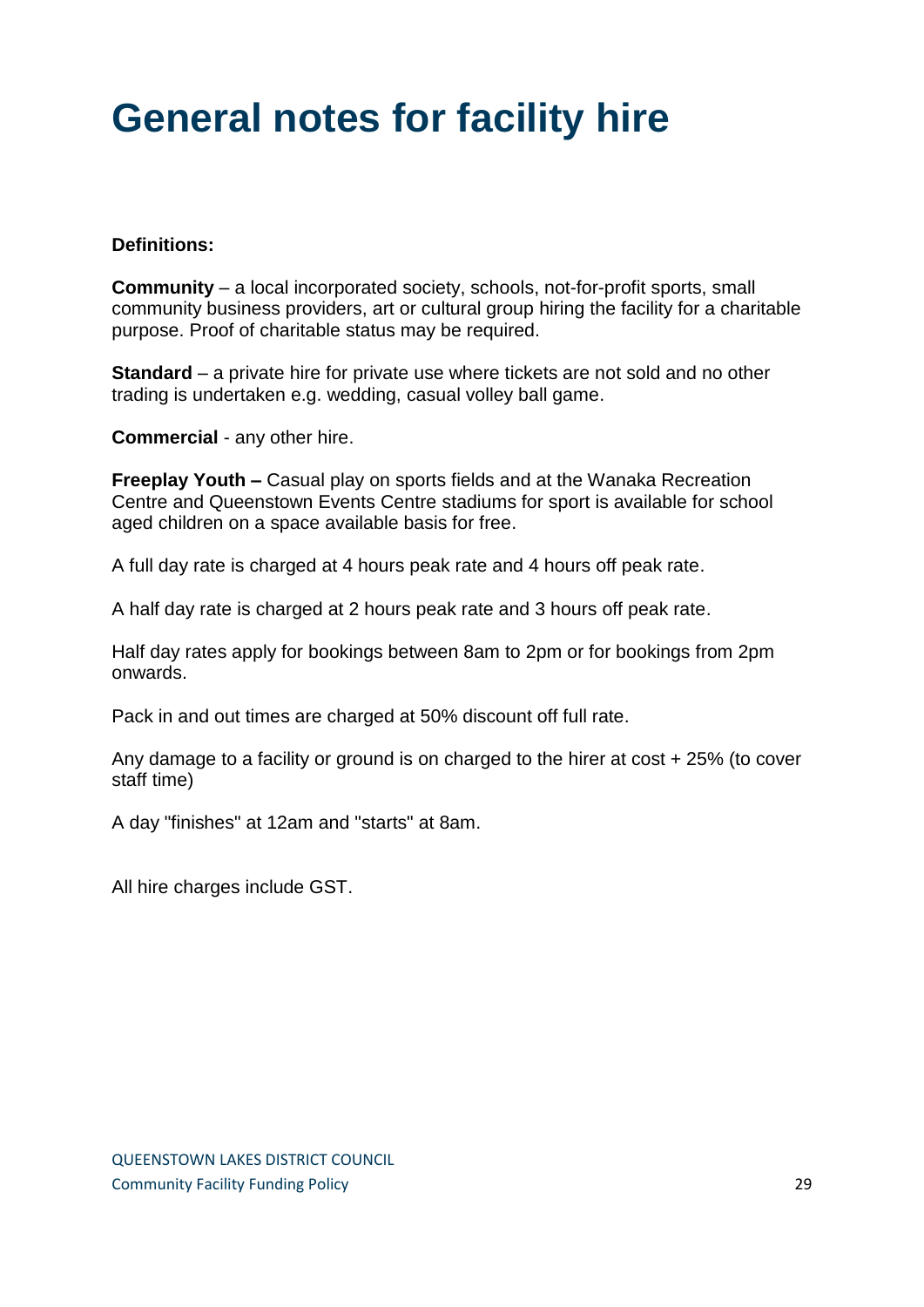# **Aquatic Facility Prices**

| <b>FUNCTION</b>                        | <b>CATEGORY</b>                               | <b>PRICE</b>                          |
|----------------------------------------|-----------------------------------------------|---------------------------------------|
| <b>CASUAL</b>                          | Adult                                         | \$8.50                                |
|                                        | Senior / Beneficiary                          | $\sqrt{$5}$                           |
|                                        | Child                                         | $\sqrt{4}$                            |
|                                        | <b>Toddler time</b>                           | $\overline{$7}$                       |
| <b>HYDROSLIDE</b>                      | Adult                                         | $\sqrt{8}$                            |
|                                        | Senior / Beneficiary                          | $\sqrt[6]{5}$                         |
|                                        | Child                                         | \$5                                   |
| <b>10 CONCESSION PASS</b>              | Adult                                         | \$75                                  |
|                                        | Senior / Beneficiary                          | $\overline{$45}$                      |
|                                        | Child                                         | $\overline{$35}$                      |
|                                        | <b>Toddler time</b>                           | \$65                                  |
| <b>12 MONTH PRE PAY</b>                | Adult                                         | \$425                                 |
|                                        | Senior / Beneficiary                          | \$209                                 |
|                                        | Child                                         | \$179                                 |
|                                        | Family                                        | \$709                                 |
| <b>6 MONTH PRE PAY</b>                 | Adult                                         | \$280                                 |
|                                        | Senior / Beneficiary                          | \$129                                 |
|                                        | Child                                         | \$109                                 |
|                                        | Family                                        | \$429                                 |
| <b>3 MONTH PRE PAY</b>                 | Adult                                         | \$189                                 |
|                                        | Senior / Beneficiary                          | $\overline{$79}$                      |
|                                        | Child                                         | \$59                                  |
| <b>12 MONTH DIRECT</b><br><b>DEBIT</b> | Adult                                         | \$10                                  |
|                                        | Senior / Beneficiary                          | $\sqrt{$5}$                           |
|                                        | Child                                         | $\sqrt{4}$                            |
|                                        | Family                                        | $\overline{$17}$                      |
| <b>6 MONTH DIRECT DEBIT</b>            | Adult                                         | $\sqrt{$12}$                          |
|                                        | Senior / Beneficiary                          | \$6                                   |
|                                        | Child                                         | $\sqrt{5}$                            |
|                                        | Family                                        | \$20                                  |
| <b>ARROWTOWN POOL</b>                  | Adult                                         | $\sqrt{$3}$                           |
|                                        | Senior / Beneficiary                          | $\overline{$2$}$                      |
|                                        | Child                                         | \$1.50                                |
|                                        | 3 Month Pass - Adult                          | \$45                                  |
|                                        | 3 Month Pass - Senior / Beneficiary           | \$35                                  |
|                                        | 3 Month Pass - Child<br>3 Month Pass - Family | \$30<br>\$80                          |
| <b>SWIM SCHOOL</b>                     | Swim Education - Child Group Lesson           | \$11.50                               |
| <b>SWIM SCHOOL</b>                     | Swim Education - Adult Group Lesson (Casual)  | \$90                                  |
| <b>SWIM SCHOOL</b>                     | Swim Education - Adult Group Lesson           | \$55                                  |
|                                        | (Member)                                      |                                       |
| <b>SWIM SCHOOL</b>                     | Swim Education - Adult Private Lesson         | \$50                                  |
| <b>SWIM SCHOOL</b>                     | Swim Education - Holiday Swim Weeks           | \$57.50/5 lessons<br>\$115/10 lessons |